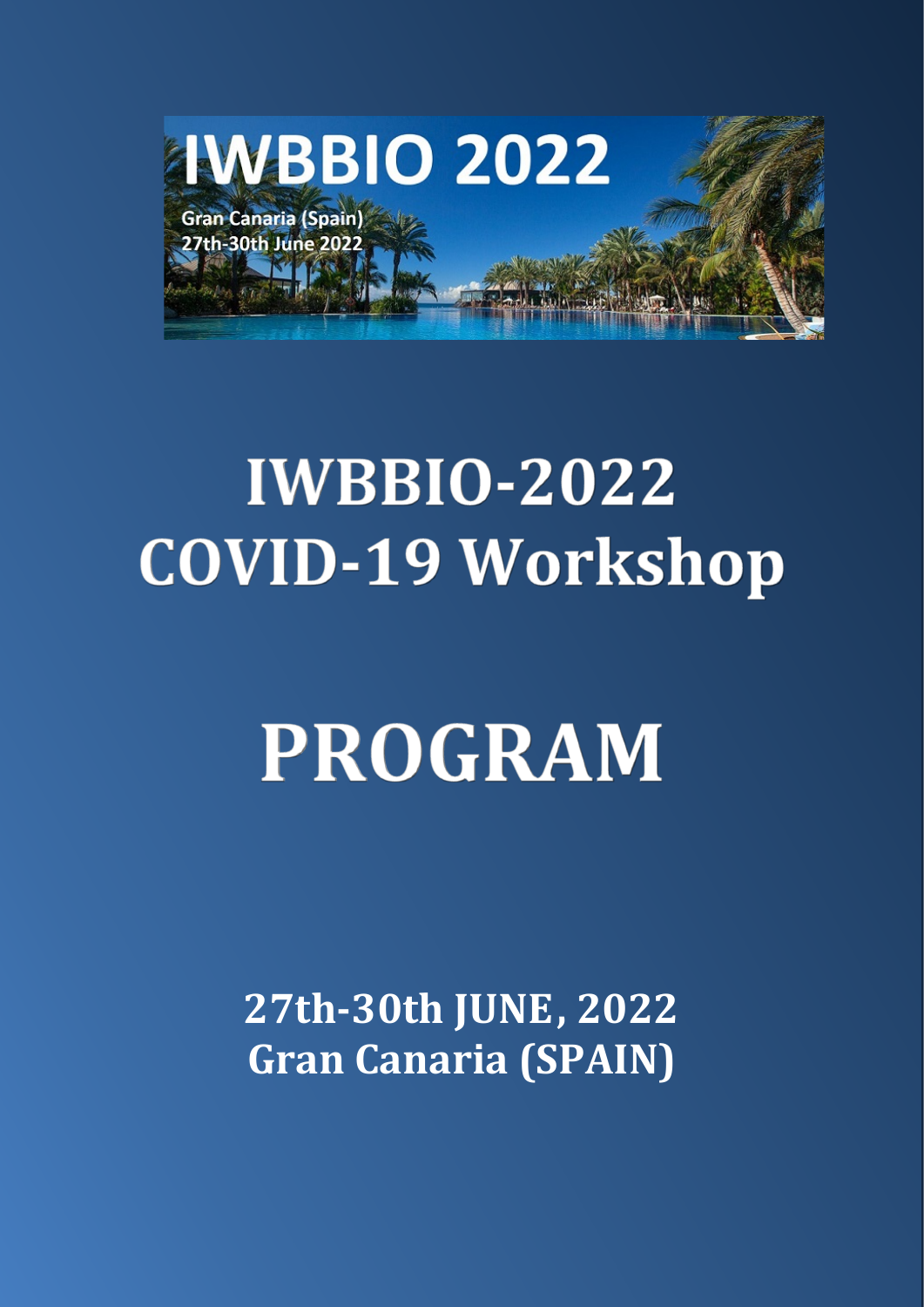## **IWBBIO & COVID-19 W. Program**

| Monday, June 27th, 2022 |                                                                                              |  |  |  |
|-------------------------|----------------------------------------------------------------------------------------------|--|--|--|
| $18:30-20:00$           | <b>REGISTRATION DESK</b><br>(start at 18:30h but it is opened during all the conference)     |  |  |  |
| $18:30-20:00$           | Upload the presentations to the room's computer (in case you haven't sent<br>them by email). |  |  |  |

### **NOTES:**

- All **Sessions A** will be held in Hotel Lopesan Villa del Conde Resort. They are **face-to-face sessions**, and they will also be shared /on-line by Zoom. The **plenary lectures** are in **Session A.**
- All **Sessions B** will be held on-line (virtual) using Zoom.



**Session A:** Located in the last floor of the main building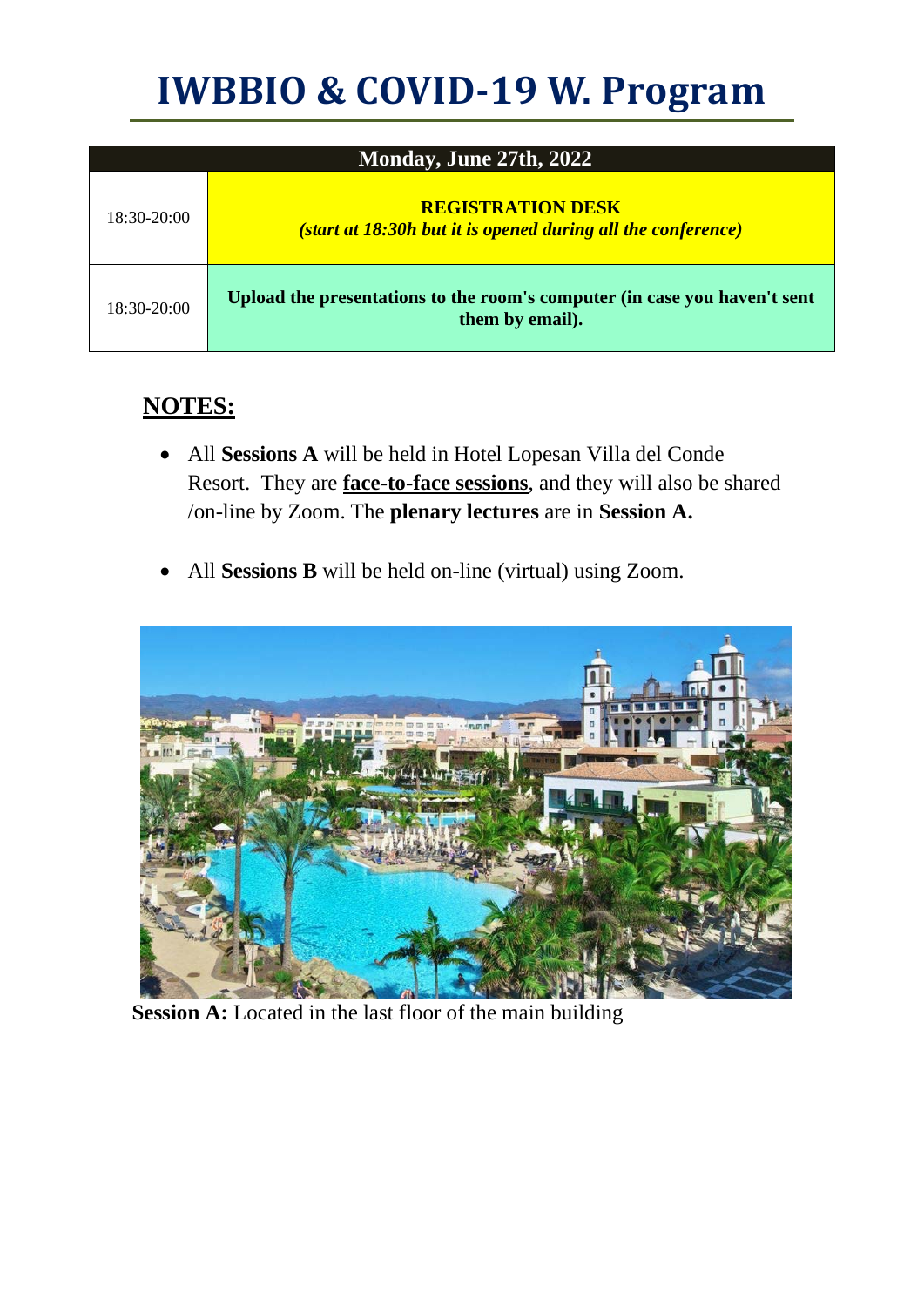|             | Tuesday, June 28, 2022                                                                                                                                  |                                                                          |  |  |
|-------------|---------------------------------------------------------------------------------------------------------------------------------------------------------|--------------------------------------------------------------------------|--|--|
| 9:00        | <b>REGISTRATION DESK</b><br>(start at 9:00h but it is opened during all the conference)                                                                 |                                                                          |  |  |
|             | All Sessions A: Oral face-to-face sessions.<br>All Sessions B: Oral (will be held on-line by Zoom)                                                      |                                                                          |  |  |
| 9:00-10:00  | <b>Session A.1: Computational</b><br><b>Proteomics (Part. I)</b>                                                                                        |                                                                          |  |  |
| 10:05-11:20 | <b>Session A.2: Biomedical Computing</b><br>(Part. I)                                                                                                   | <b>Session B.1: Bioinformatics and</b><br><b>Biomedical Engineering</b>  |  |  |
| 11:20-12:00 | <b>COFFEE BREAK</b>                                                                                                                                     |                                                                          |  |  |
| 12:00-13:00 | <b>Session A.P1: Opening &amp; Plenary Lecture.</b><br><b>Prof. FangXiang Wu</b><br><b>University of Saskatchewan, Canada</b>                           |                                                                          |  |  |
| 13:05-14:00 | <b>Session A.3: Feature Selection,</b><br><b>Extraction, and Data Mining in</b><br><b>Bioinformatics: Approaches,</b><br><b>Methods and Adaptations</b> | <b>Session B.2: Biomedicine. New</b><br><b>Advances and Applications</b> |  |  |
| 14:00-16:00 | <b>REST BREAK</b>                                                                                                                                       |                                                                          |  |  |
| 16:00-17:00 | <b>Session A.4: Computational Systems</b><br>for Modelling Biological Processes<br>(Part. I)                                                            |                                                                          |  |  |
| 17:05-18:20 | <b>Session A.5: Image Visualization and</b><br><b>Signal Analysis in Biomedical</b><br><b>Applications</b>                                              |                                                                          |  |  |
| 18:25-19:25 | <b>Session A.P2: Plenary Lecture.</b><br><b>Prof. Gabriel Wainer</b><br><b>Systems and Computer Engineering Carleton University, Canada</b>             |                                                                          |  |  |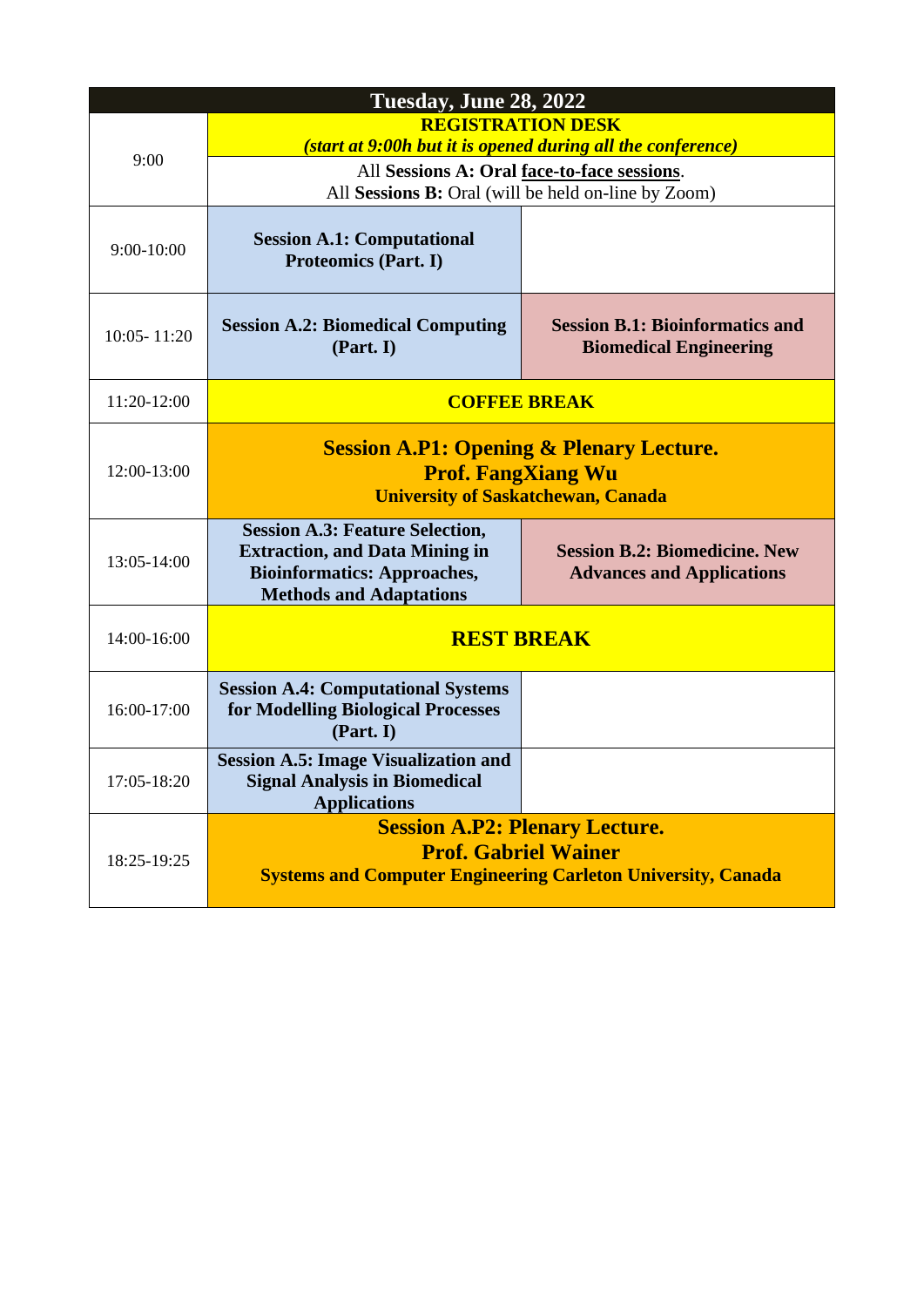| <b>Wednesday, June 29th, 2022</b> |                                                                                                                        |                                                                                 |  |  |
|-----------------------------------|------------------------------------------------------------------------------------------------------------------------|---------------------------------------------------------------------------------|--|--|
|                                   | <b>REGISTRATION DESK</b>                                                                                               |                                                                                 |  |  |
| 9:00                              | (start at 9:00h but it is opened during all the conference)                                                            |                                                                                 |  |  |
|                                   | All Sessions A: Oral face-to-face sessions.<br>All Sessions B: Oral (will be held on-line by Zoom)                     |                                                                                 |  |  |
|                                   |                                                                                                                        |                                                                                 |  |  |
| $9:00 - 10:00$                    | <b>Session A.6: Machine Learning in</b><br><b>Bioinformatics (Part. I)</b>                                             |                                                                                 |  |  |
| $10:05 - 11:20$                   | Session A.7: COVID-19.<br><b>Bioinformatics and Biomedicine</b>                                                        |                                                                                 |  |  |
| 11:20-12:00                       | <b>COFFEE BREAK</b>                                                                                                    |                                                                                 |  |  |
| 12:00-13:00                       | <b>Session A.P3: Plenary Lecture.</b><br><b>Prof. Christophe Guyeux</b><br>Universite de Bourgogne Franche-Comté       |                                                                                 |  |  |
| 13:05-14:00                       | <b>Session A.8: Computational Systems</b><br>for Modelling Biological Processes<br>(Part. II)                          | <b>Session B.3: Computational Systems</b><br>for Modelling Biological Processes |  |  |
| 14:00-16:00                       | <b>REST BREAK</b>                                                                                                      |                                                                                 |  |  |
| 16:00-17:00                       | <b>Session A.9: Next generation</b><br>sequencing and sequence analysis                                                | <b>Session B.4: Biomedical Engineering</b>                                      |  |  |
| 17:05-18:25                       | <b>Session A.10: E-Health and</b><br><b>Biomedical Engineering</b>                                                     |                                                                                 |  |  |
| 18:25-19:30                       | <b>Session A.11: POSTER SESSION</b>                                                                                    |                                                                                 |  |  |
| 21:00                             | <b>GALA DINNER</b><br><b>Hotel Lopesan Baobab 5*</b><br>(15 minutes walking from Hotel Lopesan Villa del Conde Resort) |                                                                                 |  |  |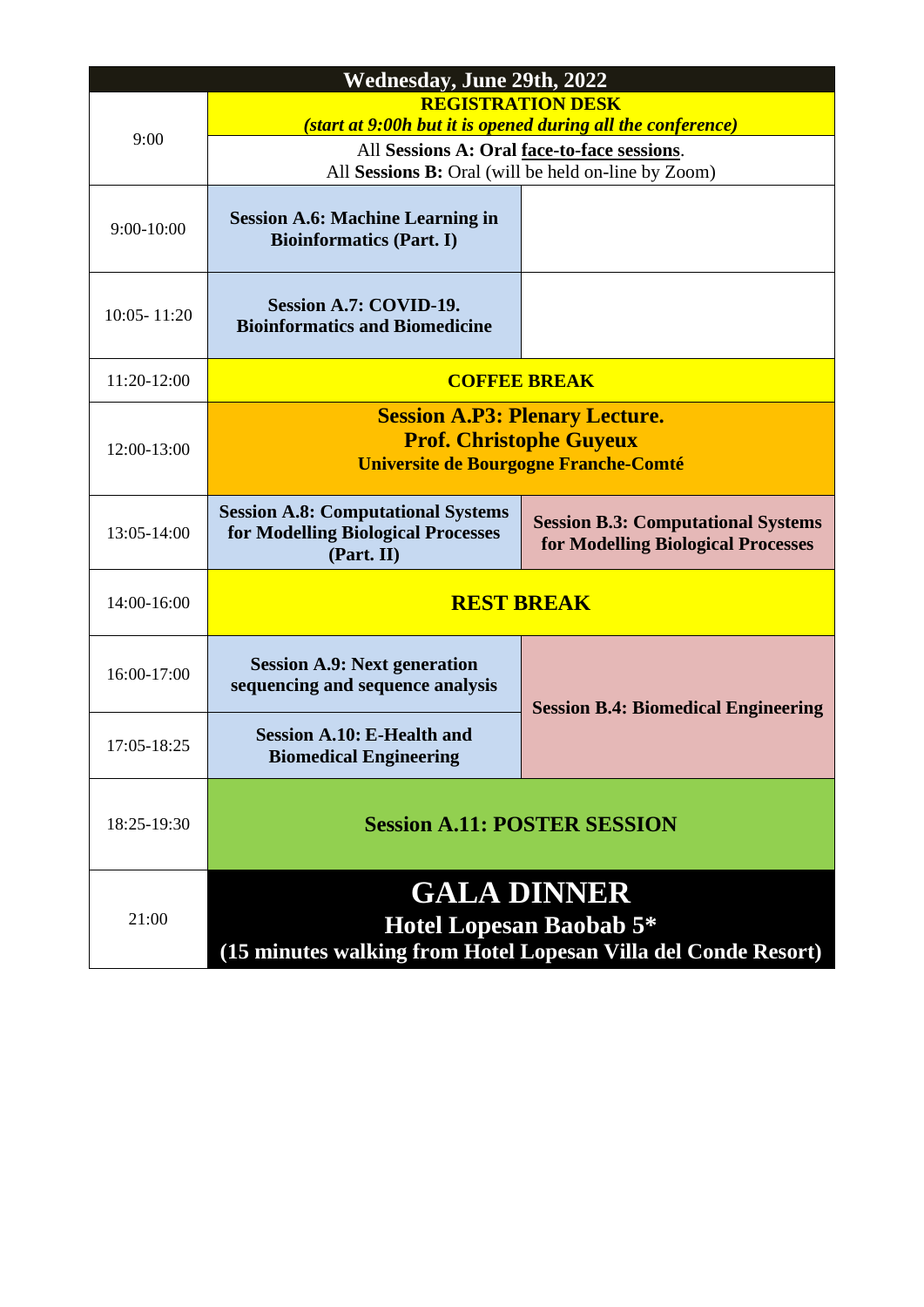| Thursday, June 30th, 2022 |                                                                                                                             |  |  |  |
|---------------------------|-----------------------------------------------------------------------------------------------------------------------------|--|--|--|
| 9:00                      | <b>REGISTRATION DESK</b><br>(start at 9:00h but it is opened during all the conference)                                     |  |  |  |
|                           | All Sessions A: Oral face-to-face sessions.<br>All Sessions B: Oral (will be held on-line by Zoom)                          |  |  |  |
| $9:00-10:00$              | <b>Session A.12: Biomedical Computing</b><br>(Part. II)                                                                     |  |  |  |
| $10:05 - 11:20$           | <b>Session A.13: Computational</b><br><b>Proteomics (Part. II)</b>                                                          |  |  |  |
| $11:20-12:00$             | <b>COFFEE BREAK</b>                                                                                                         |  |  |  |
| 12:00-13:00               | <b>Session A.P4: Plenary Lecture.</b><br><b>Prof. Jean-marc Schwartz</b><br><b>University of Manchester, United Kingdom</b> |  |  |  |
| 13:05-14:00               | <b>Session A.14: Machine Learning in</b><br><b>Bioinformatics (Part. II)</b>                                                |  |  |  |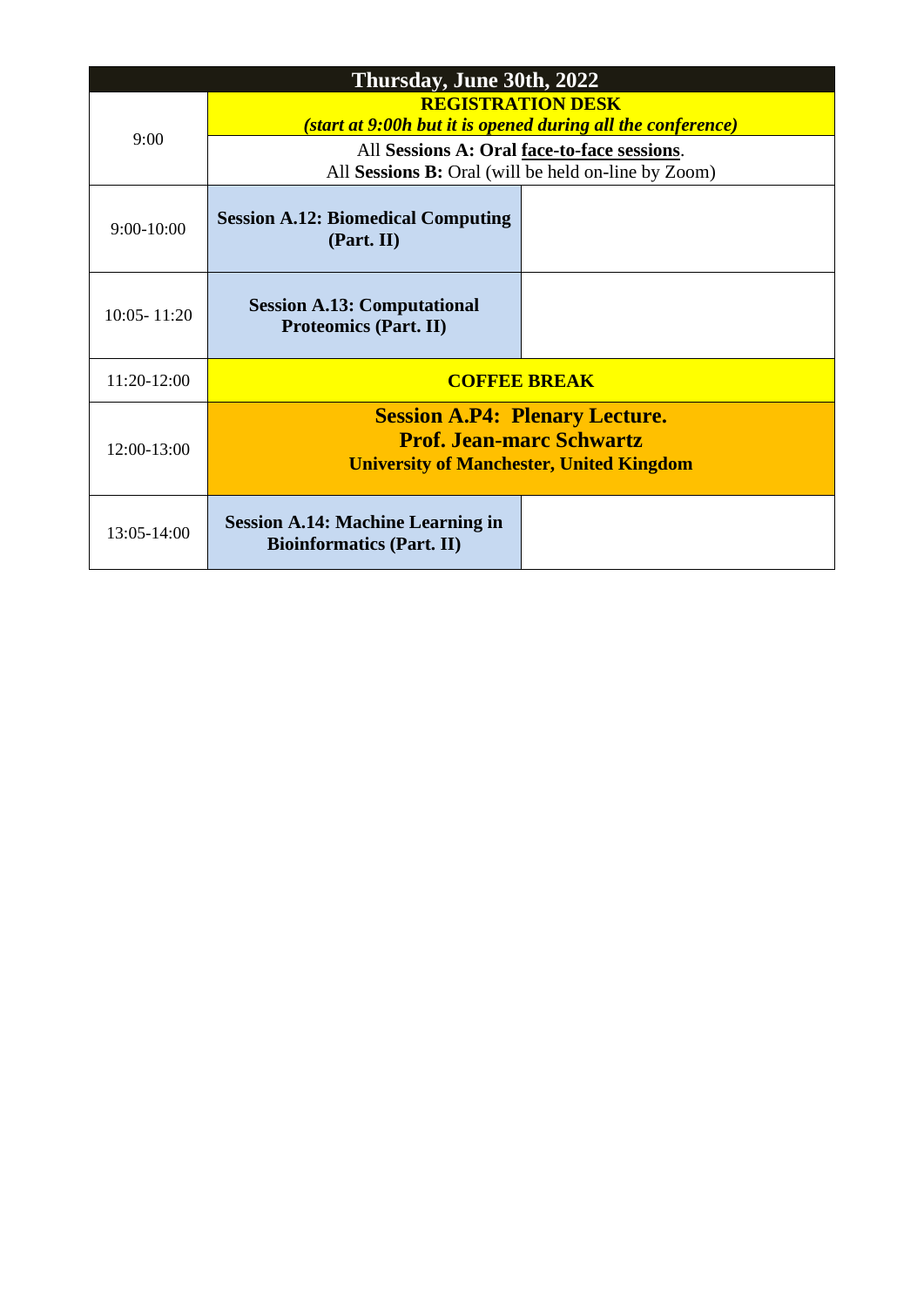## IWBBIO 2022 PROGRAM

## Monday, June 27th 2022

### (18:30-20:00) Registration Desk

(18:30-20:00) Upload the presentations to the room's computer (in case you haven't sent them by email).

Tuesday, June 28th 2022

#### (9:00-10:00) Session A.1: Computational Proteomics (Part. I)

Chairman: Dr. Augusto Anguita-Ruiz and Dr. Fostier Jan

OnTheFly2.0: a platform for the automated biomedical entity recognition, network and functional enrichment analysis from multiple documents (Ref: 72)

Fotis Baltoumas, Sofia Zafeiropoulou, Evangelos Karatzas, Savvas Paragkamian, Foteini Thanati, Ioannis Iliopoulos, Aristeides Eliopoulos, Reinhard Schneider, Lars Juhl Jensen, Evangelos Pafilis and Georgios Pavlopoulos

Iso-mukaadial acetate and ursolic acid acetate bind to Plasmodium falciparum heat shock protein 70: towards targeting parasite protein folding pathway (Ref: 73)

Francis Opoku, Penny Govender, Ofentse Pooe, Addmore Shonhai and Mthokozisi Simelane

A distance geometry procedure using the Levenberg-Marquardt algorithm and with applications in biology but not only (Ref:  $76$ )

Douglas Gonçalves and Antonio Mucherino

### (10:05- 11:20) Session A.2: Biomedical Computing (Part. I)

Chairman: Dr. Antonio Mucherino and Dr. Georgios Pavlopoulos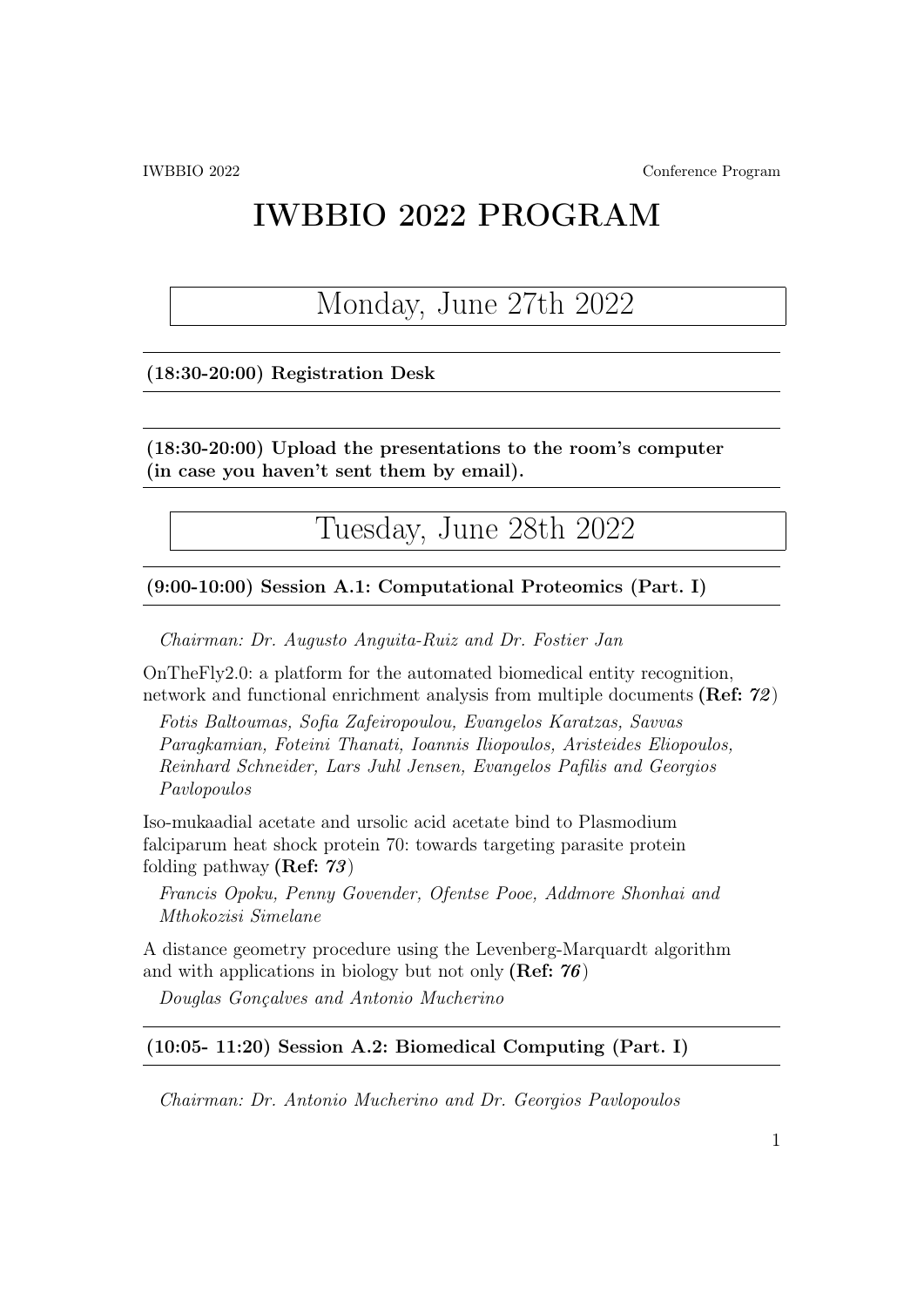IWBBIO 2022 Conference Program

Linear Predictive Modeling for Immune Metabolites Re-lated to Other Metabolites (Ref: 97)

Jana Schwarzerova, Iro Pierides, Jana Musilova, Karel Sedlář and Wolfram Weckwerth

Comparisons of Knowledge Graphs and EntityExtraction in Breast Cancer Subtyping Biomedical Text Analysis (Ref: 128)

Jean Davidson, Grif Hawblitzel, Mcclain Kressman, Andrew Doud, Harsha Lakshmankuma, Ella Thomas, Paul Kim, Ava Jakusovszky and Paul Anderson

Gene Expression Profiles of Visceral and Subcutaneous Adipose Tissues in Children with Overweight or Obesity: the KIDADIPOSEQ Project (Ref: 130)

Mireia Bustos-Aibar, Augusto Anguita-Ruiz, Álvaro Torres-Martos, Jesús Alcalá-Fdez, Francisco Javier Ruiz-Ojeda, Marjorie Reyes-Farias, Andrea Soria-Gondek, Laura Herrero, David Sánchez-Infantes and Concepción María Aguilera

Approximate pattern matching using search schemes and in-text verification (Ref: 121) Luca Renders, Lore Depuydt and Jan Fostier

The Future of SARS-CoV-2 Vaccination (Ref: 190) Martin Bachmann

### (10:05- 11:20) Session B.1: Bioinformatics and Biomedical Engineering

Chairman: Dr. Francisco Ortuño

Assessment of Dromedary Camels Genomic Diversity from the Arabian Peninsula Using Whole Genome Sequence Data (Ref: 19)

Hussain Bahbahani, Arwa Afana and Suzanne Al-Bustan

PET-Neuroimaging Neuropsychological Study for Early Cognitive Impairement in Parkinson's Disease (Ref: 30)

Sergey Lytaev

Integrative analysis of ovarian serious adenocarcinoma to understand cancer network biology (Ref: 55)

Sahar Qazi and Khalid Raza

Discovering potential drugs for inhibiting interaction of hACE2 receptor and spike protein across multiple SARS-CoV-2 variants of concern (Ref: 71) Animesh Awasthi, Adarsh Singh and Riddhiman Dhar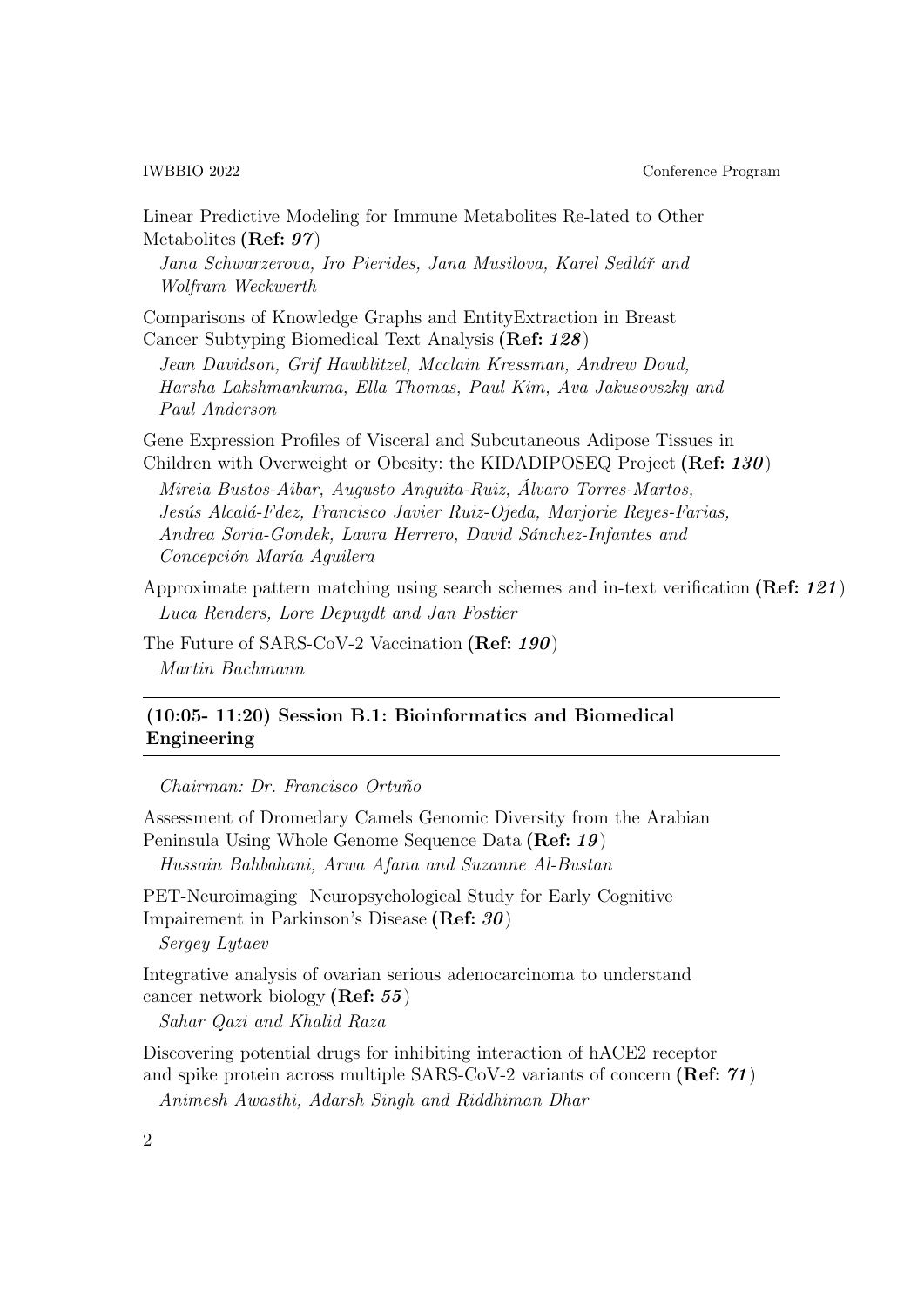Supervised Cell Type Heterogeneity Detection in Single-cell RNA-seq Data (Ref: 2) Akram Vasighizaker, Sheena Hora, Yash Trivedi and Luis Rueda

### (12:00-13:00) Opening Ceremony. Plenary Talk: Prof. FangXiang Wu

College of Engineering, University of Saskatchewan, Canada P.Eng, SMIEEE. Professor, Department of Mechanical Engineering, Department of Computer Science and Division of Biomedical Engineering . Title of the presentation: Computational Intelligence for Drug Repositioning

### (13:05-14:00) Session A.3: Feature Selection, Extraction, and Data Mining in Bioinformatics: Approaches, Methods and Adaptations

#### Chairman: Dr. Karel Sedlar

- Can we detect T cell receptors from long-read RNA-Seq data? (Ref:  $161$ ) Justyna Mika, Serge Candéias, Christophe Badie and Joanna Polanska
- Spolmap: an enriched visualization of CRISPR diversity (Ref: 164) Christophe Guyeux, Guislaine Refrégier and Christophe Sola

Sperm-cell detection using YOLOv5 architecture (Ref: 171) Michal Dobrovolný, Jakub Benes, Ondrej Krejcar and Ali Selamat

### (13:05-14:00) Session B.2: Biomedicine. New Advances and Applications

#### Chairman: Dr. Antonio Pinti

Covid-19 Gender Performativity: A Study of the Global South (Ref: 29) Kanu Priya, Kanu Priya and Kanu Priya

Advanced Incremental Attribute Learning Clustering Algorithm for Medical and Healthcare Applications (Ref: 66) Siwar Gorrab, Fahmi Ben Rejab and Kaouther Nouira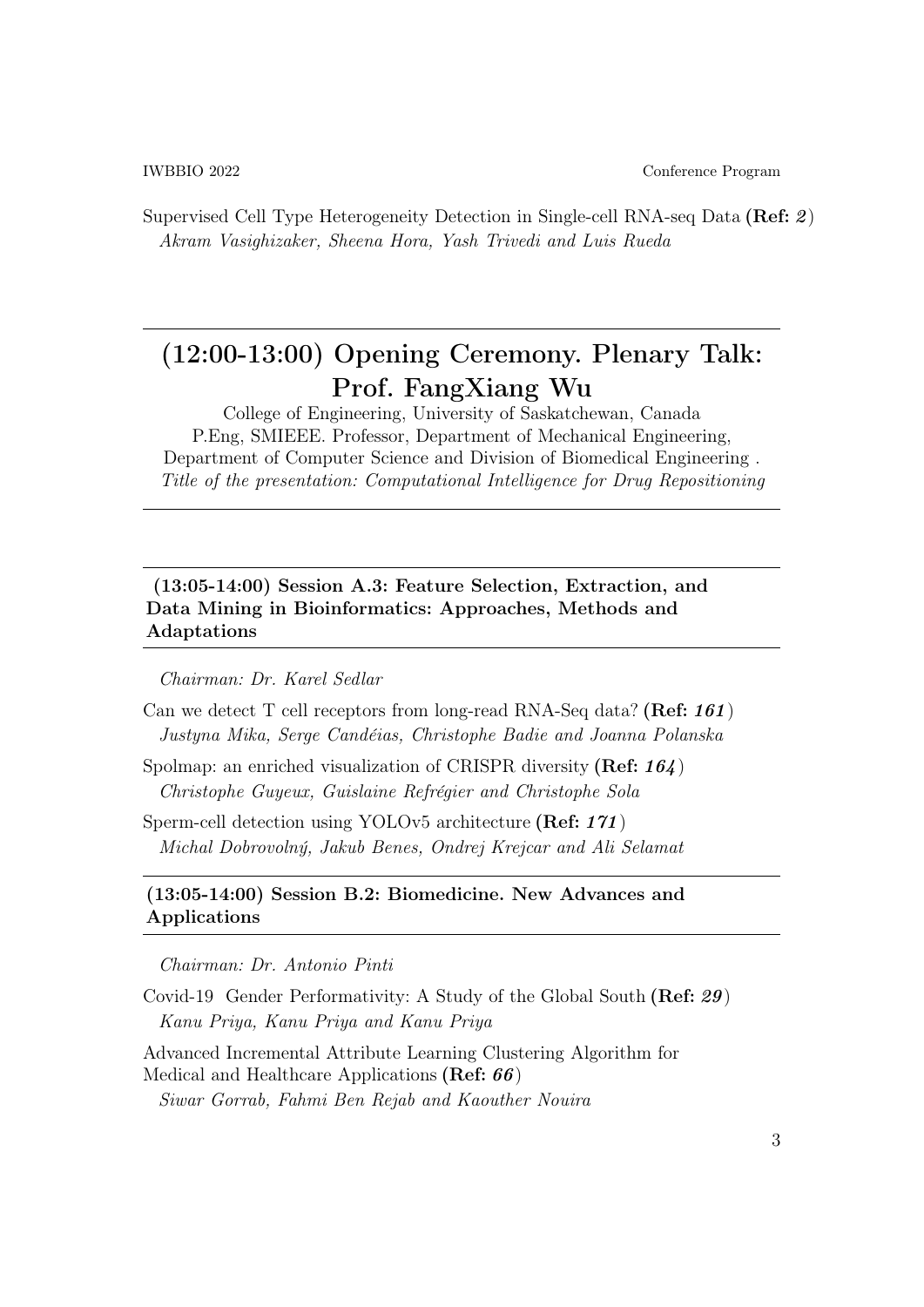Bone health parameters in young adult female handball players (Ref: 102) Elie Maliha, Anthony Khawaja, Hechmi Toumi, Antonio Pinti and Rawad El Hage

A Deep Learning Framework for the Prediction of Conversion to Alzheimer Disease (Ref: 153)

Sofia Ostellino, Alfredo Benso and Gianfranco Politano

### (16:00-17:00) Session A.4: Computational Systems for Modelling Biological Processes (Part. I)

Chairman: Dr. Roberta Bardini and Dr. Justyna Mika

- Visualizing 3D multilayered networks interactively with Arena3Dweb (Ref: 22) Evangelos Karatzas, Fotis Baltoumas and Georgios Pavlopoulos
- Receptor Tyrosine Kinase KIT: A New Look for an Old Receptor (Ref: 53) Julie Ledoux and Luba Tchertanov
- Human Vitamin K Epoxide Reductase as a Target of its Redox Protein (Ref: 58) Julie Ledoux, Maxim Stolyarchuk and Luba Tchertanov

GAGAM: a genomic annotation-based enrichment of scATAC-seq data for Gene Activity Matrix (Ref: 70)

Lorenzo Martini, Roberta Bardini, Alessandro Savino and Stefano Di Carlo

(17:05-18:20) Session A.5: Image Visualization and Signal Analysis in Biomedical Applications

Chairman: Dr. Jose Maria Carazo Garcia

Initial prototype of low-cost stool monitoring system for early detection of diseases (Ref: 89)

José Luis López Ruiz, David Díaz Jiménez, Alicia Montoro Lendínez and Macarena Espinilla Estévez

On the Use of Explainable Artificial Intelligence for the Differential Diagnosis of Pigmented Skin Lesions (Ref: 108)

Sandro Hurtado, Hossein Nematzadeh, José García-Nieto, Miguel-Angel Berciano-Guerrero and Ismael Navas-Delgado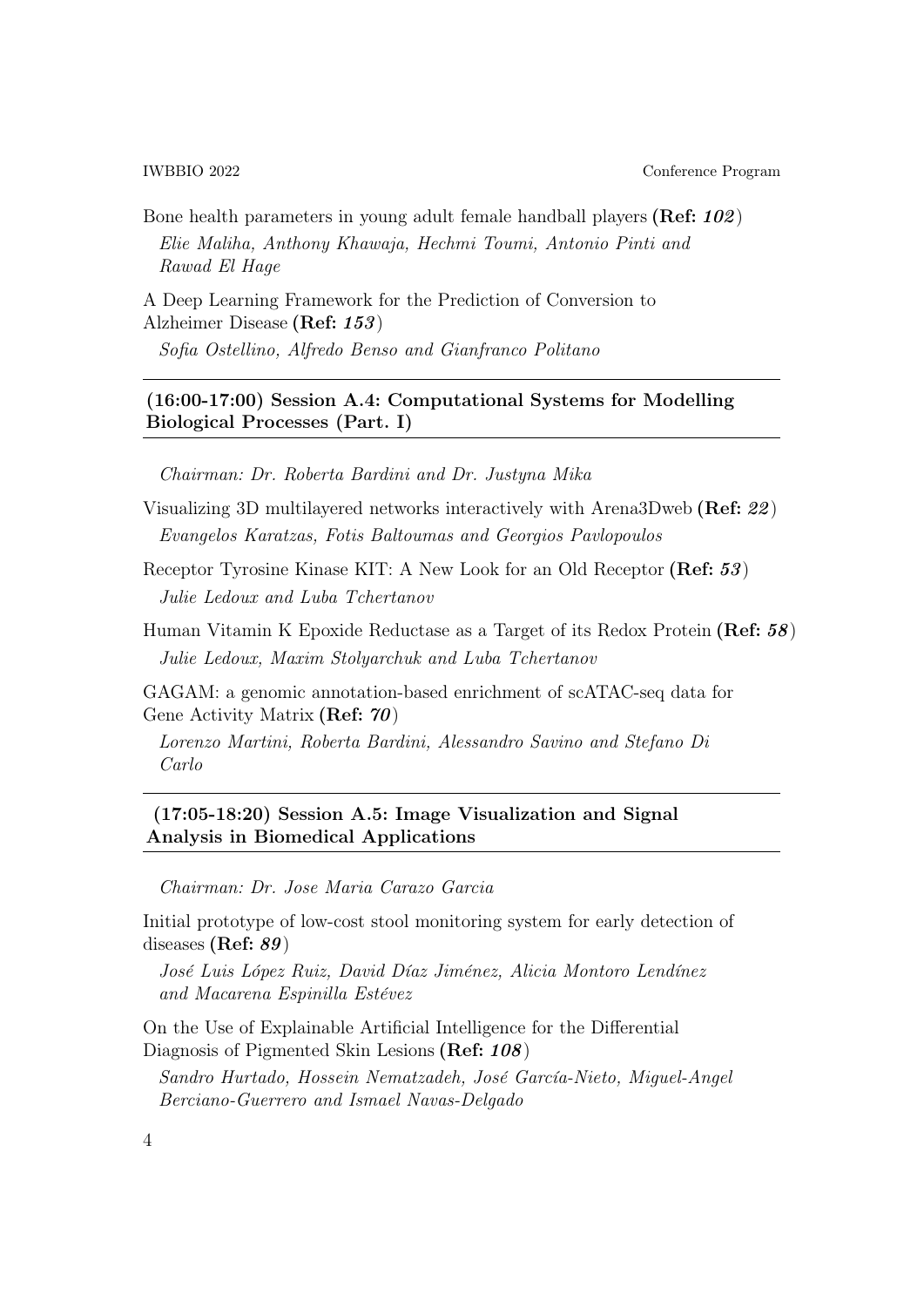IWBBIO 2022 Conference Program

Estimating frontal body-landmark from thermal sensors using Residual Neural Networks (Ref: 138)

Aurora Polo-Rodriguez, Marcos Lupion, Pilar Martinez Ortigosa and Javier Medina-Quero

Macromolecular flexibility and the experimental determination of conformational landscapes in the context of 3DBioinformatics (Ref: 184) David Herreros, James Krieger, Carlos Oscar S.Sorzano and Jose

Maria Carazo

Integrating in-vivo data in CFD simulations and in in-vitro experiments of the hemodynamic in healthy and pathologic thoracic aorta (Ref: 118)

Alessandro Mariotti, Emanuele Gasparotti, Emanuele Vignali, Pietro Marchese, Simona Celi and Maria Vittoria Salvetti

### (18:25-19:25) Plenary Talk: Prof. Gabriel Wainer

Systems and Computer Engineering Carleton University,

Canada

Editor in Chief– SIMULATION (SCS), ACM Distinguished Speaker Title of the presentation: Cellular Models in Buildings to study the indoor spread of COVID-19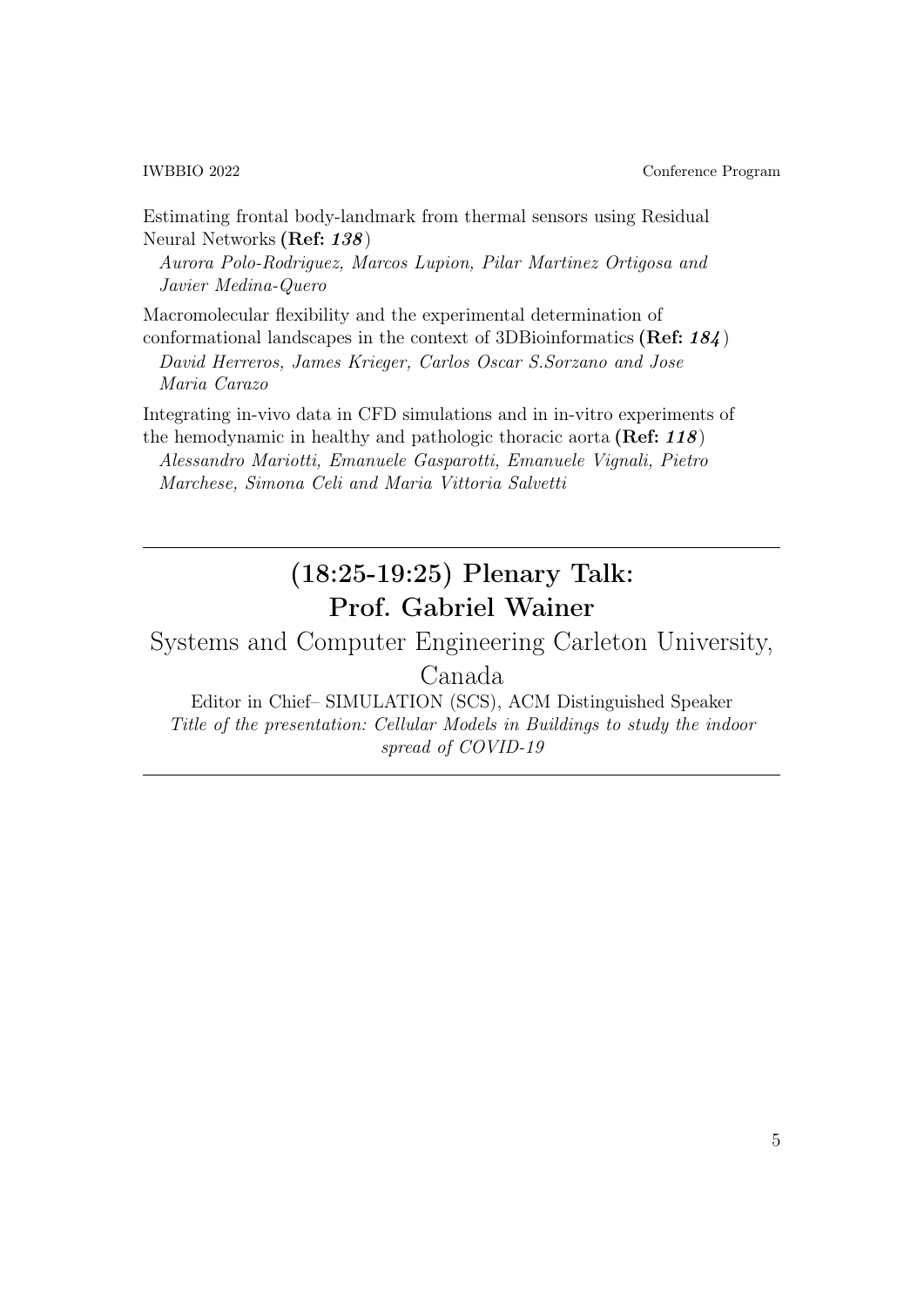### Wednesday, June 29th, 2022

### (9:00-10:00) Session A.6: Machine Learning in Bioinformatics (Part. I)

Chairman: Dr. Caroline König and Dr. Ismael Navas-Delgado

A semi-supervised graph deep neural networks for automatic protein function annotation (Ref: 103)

Akrem Sellami, Sabeur Aridhi, Salvatore Tabbone and Marie-Dominique Devignes

Guidelines on human multi-omics data pre-processing for predictive purposes using Machine Learning: a case study in childhood obesity. (Ref: 135)

Augusto Anguita-Ruiz, Alvaro Torres-Martos, Mireia Bustos-Aibar, Sofia CÁmara-SÁnchez, Rafael AlcalÁ, ConcepciÓn M. Aguilera and Jesus AlcalÁ-Fdez

Feature Density as an uncertainty estimator method in the binary classification mammography images task for a supervised Deep Learning model (Ref:  $145$ )

Ricardo Javier Fuentes-Fino, Saúl Calderón-Ramírez, Enrique Dominguez, Ezequiel López-Rubio, Marco A. Hernandez-Vasquez and Miguel A. Molina-Cabello

Data quality enhancement for machine learning on wearable ECGs (Ref: 152)

Balazs Molnar, Laszlo Micsinyei, Gabor Perlaki, Gergely Orsi, Laszlo Hejjel, Jozsef Janszky, Tamas Doczi, Norbert Laky and Akos Tenyi

### (10:05-11:20) Session A.7: COVID-19. Bioinformatics and Biomedicine

Chairman: Dr. Alessandro Mariotti and Dr. Armin Hadziahmetovic

Information sources and trust in information sources as predictors of COVID-19 conspiracy theories and compliance with COVID-19 measures (Ref: 93)

Ana Jovančević, Izabel Cvetković and Nebojša Milićević

Use of network-based models for epidemic prediction and mitigation (Ref: 99) Jean-Marc Schwartz and Helena Saunders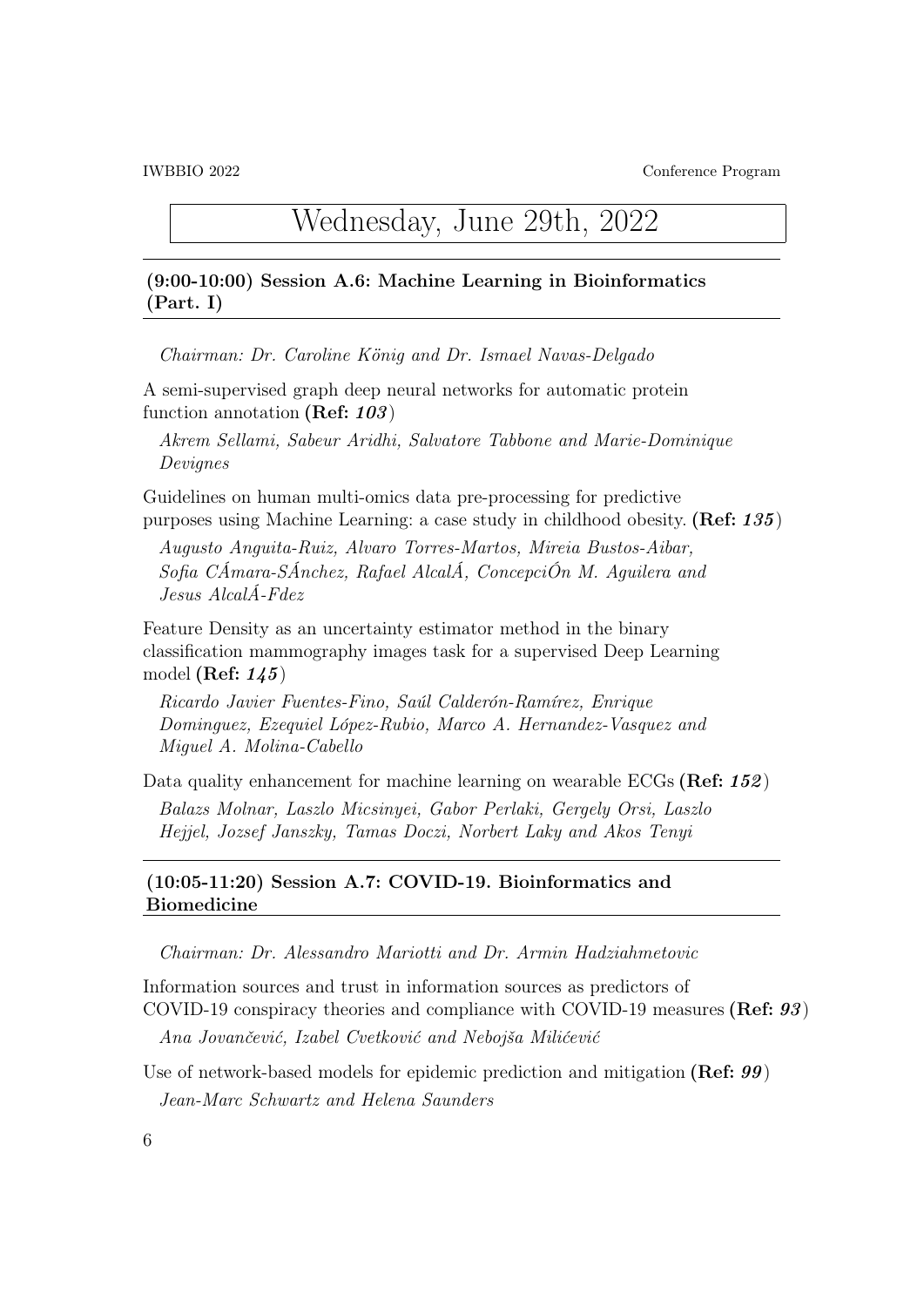A Deep Learning-based method for uncovering GPCR ligand-induced conformational states using interpretability techniques. (Ref: 150) Mario A. Gutiérrez-Mondragón, Caroline König and Alfredo Vellido

Collecting SARS-CoV-2 encoded miRNAs via text mining (Ref: 170) Alexandra Schubö, Armin Hadziahmetovic, Markus Joppich and Ralf Zimmer

Optimal Chair Location through a Maximum Diversity Problem Genetic Algorithm Optimization (Ref: 115)

Rubén Ferrero Guillén, Javier Díez-González, Paula Verde, Alberto Martínez-Gutiérrez, José Manuel Alija and Rubén Álvarez

### (12:00-13:00) Plenary Talk: Prof. Christophe Guyeux

Universite de Bourgogne Franche-Comté Full Professor. University of Franche-Comté, UFC, Institut FEMTO-ST Title of the presentation: 100,000 Mycobacterium tuberculosis genomes, what for?

(13:05- 14:00) Session A.8: Computational Systems for Modelling Biological Processes (Part. II)

Chairman: Dr. Michal Marczyk

A methodology for co-simulation-based optimization of biofabrication protocols (Ref: 91)

Leonardo Giannantoni, Roberta Bardini and Stefano Di Carlo

In Pursuit of a 3D Multicellular Simulation Layer for the Synthetic Biology Computer Assisted Design Infobiotics Workbench Suite (Ref: 92) Richard Matzko, Savas Konur and Laurentiu Mierla

Bioinformatic workflow to analyze behavioral video recordings (Ref: 117) Giselda Cabral Pereira, Carlos García Pera, Juan López López, Jaime Gonçalves Sánchez, Jose Antonio C. de Oliveira, Norberto Garcia-Cairasco and Dolores E. López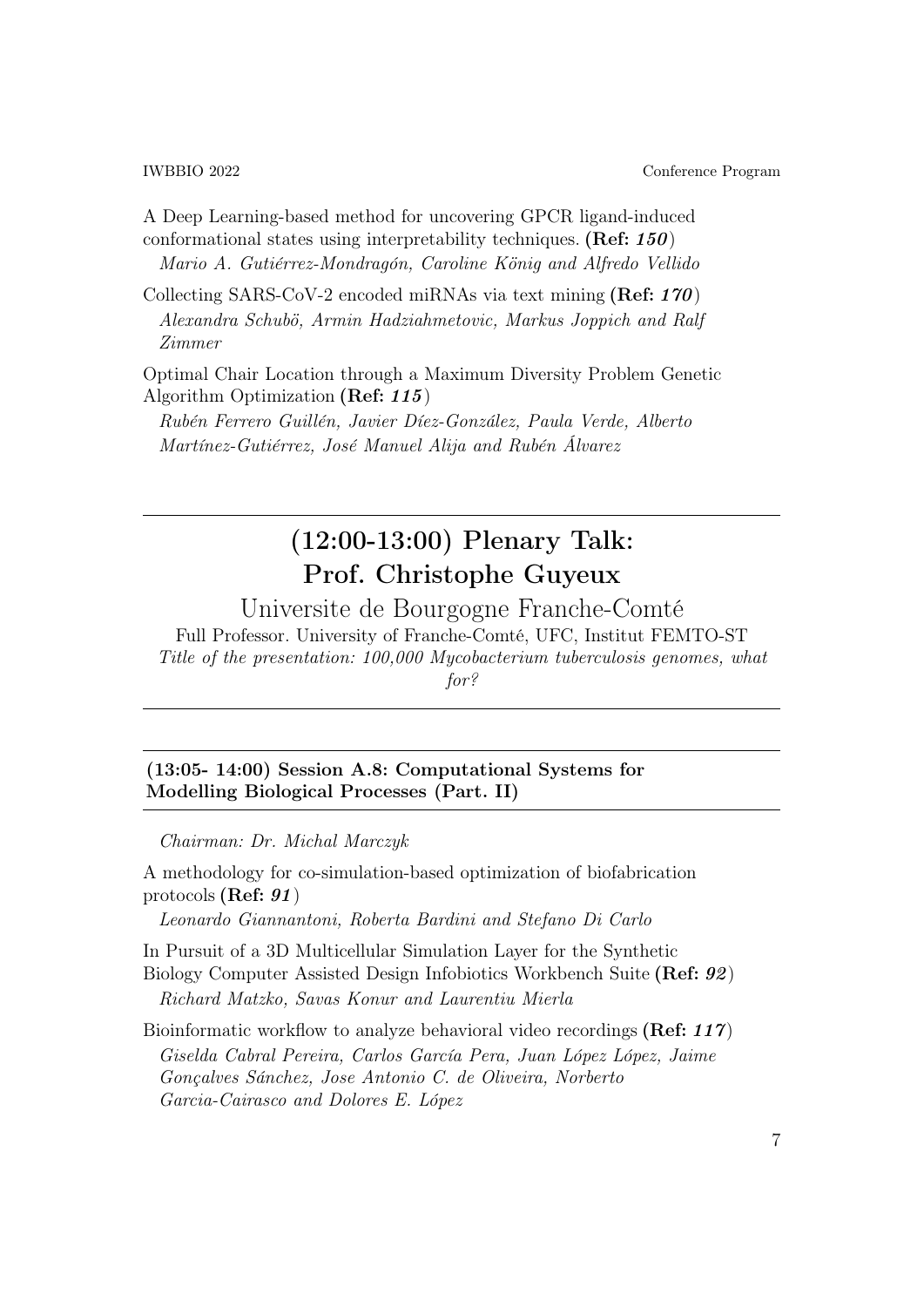IWBBIO 2022 Conference Program

Comparative study of synthetic bulk RNA-seq generators (Ref: 119) Felitsiya Shakola, Dean Palejev and Ivan Ivanov

### (13:05- 14:00) Session B.3: Computational Systems for Modelling Biological Processes

Chairman: Dr. Francisco Ortuño

Strong Prevalence of the Function over Taxonomy in Human tRNA Genes (Ref: 68) Yana Nedorez and Michael Sadovsky

Sensitivity Analysis of Adhesion in Computational Model of Elastic Cluster (Ref: 127) Alzbeta Bohinikova, Iveta Jancigova, Ivan Cimrak and James J. Feng

Towards XAI: Interpretable Shallow Neural Network Used to Model HCP's fMRI Motor Paradigm Data (Ref: 140) José Diogo Marques dos Santos and José Paulo Marques dos Santos

### (16:00-17:00) Session A.9: Next generation sequencing and sequence analysis

Chairman: Dr. Carlos García

Comparison of Stranded and Non-Stranded RNA-Seq in Predicting Small RNAs in a Non-Model Bacterium (Ref: 116)

Karel Sedlar and Ralf Zimmer

Investigating sources of zeros in 10x single-cell RNAseq data (Ref: 125) Hanna Slowik, Joanna Zyla and Michal Marczyk

Towards Lossless Approximate Pattern Matching on Pan-genome de Bruijn Graphs (Ref: 166)

Lore Depuydt, Luca Renders, Thomas Abeel and Jan Fostier

Correlation clustering analysis of quality metrics obtained from clinical next generation sequencing, alignment, and variant calling pipeline outputs (Ref: 136) Miguel Amezquita, Christophe Roos, Jukka Matilainen and Andrey Melnyk

### (16:00-18:20) Session B.4: Biomedical Engineering

Chairman: Dr. Francisco Ortuño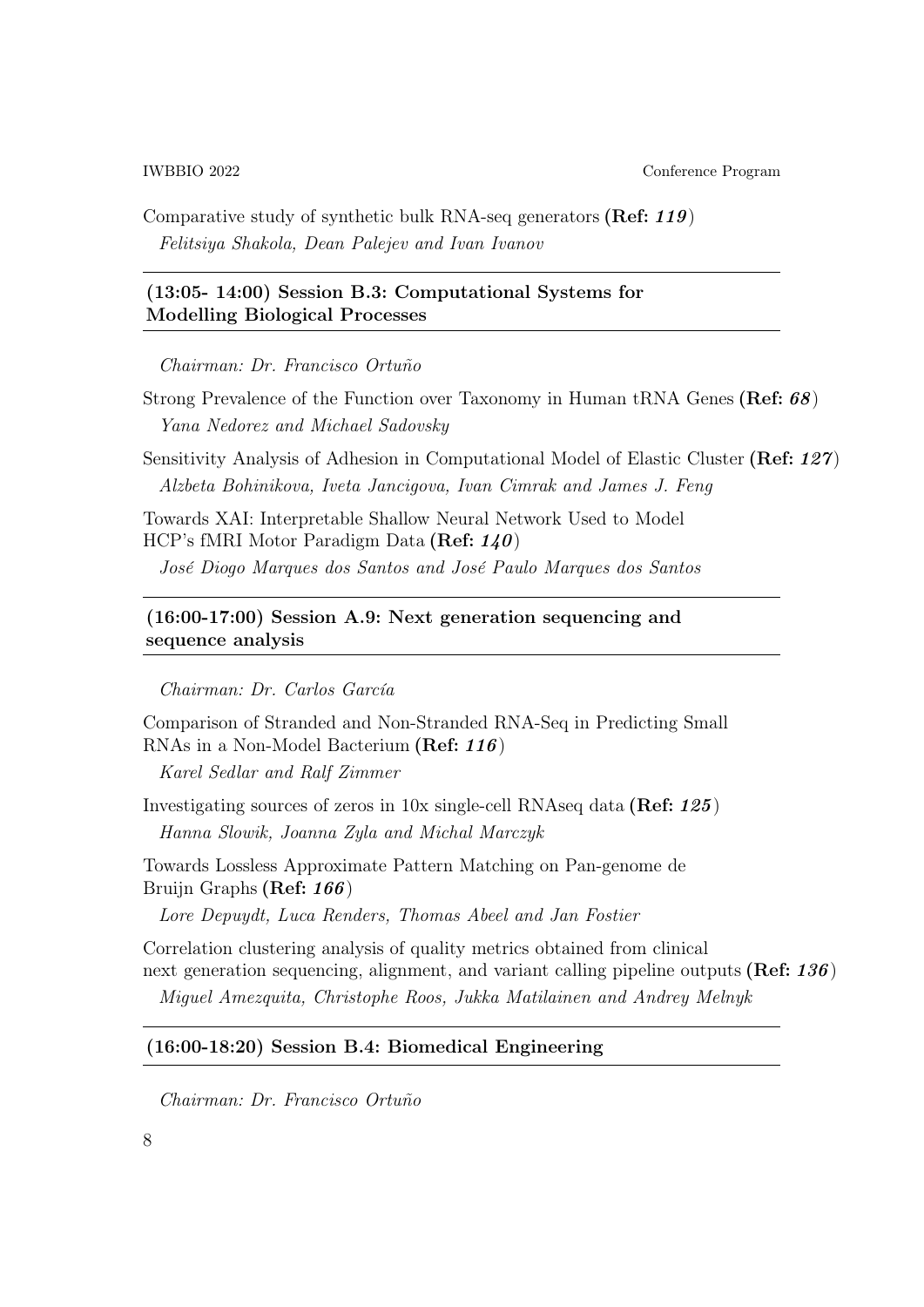Thermal effects of manual therapy in low back pain: a pilot study (Ref:  $59$ )

Andrea Rosales-Hernandez, Daniela Vigueras-Becerril, Arely G. Morales-Hernandez, Sandra M. Chavez-Monjaras, Luis Morales-Hernandez and Irving Cruz-Albarran

Comparative Analysis of the Spatial Structure Chloroplasts and Cyanobacteria Photosynthetic Systems I and II Genes (Ref: 98)

Michael Sadovsky and Maria Senashova

Unsupervised Classification of Some Bacteria with 16SRNA Genes (Ref: 109) Michael Sadovsky, Vladislav Abramov, Andrey Morgun, Irina Larionova and Agnia Teterleva

KFinger: Capturing Overlaps between Long Reads by Using Lyndon Fingerprints (Ref: 123)

Paola Bonizzoni, Alessia Petescia, Yuri Pirola, Raffaella Rizzi, Rocco Zaccagnino and Rosalba Zizza

A Convolutional Neural Network model for SPECT Myocardial Perfusion Images Classification (Ref: 188)

Nikolaos Papandrianos, Anna Feleki and Elpiniki Papageorgiou

#### (17:05-18:25) Session A.10: E-Health and Biomedical Engineering

Chairman: Dr. Miguel Amezquita and Dr.Milena Georgieva Vasileva

Modern approaches for cancer treatment (Ref: 111)

Milena Georgieva, Natalia Krasteva, Dessislava Staneva, Bela Vasileva, Miloshev George, Snezhana Bakalova and Jose Kaneti

Potential candidates for cancer therapy (Ref: 112)

Trayana Kamenska, Miroslav Abrashev, Milena Georgieva, Charilaos Xenodochidis, Snezhana Bakalova, Jose Kaneti and Natalia Krasteva

Migrating CUDA to oneAPI: A Smith-Waterman Case Study (Ref: 124)

Manuel Costanzo, Enzo Rucci, Carlos Garcia Sanchez, R. Marcelo Naiouf and Manuel Prieto-Matias

Smart Watch for Smart Health Monitoring: A Literature Review (Ref: 142) Avnish Singh Jat and Tor-Morten Grønli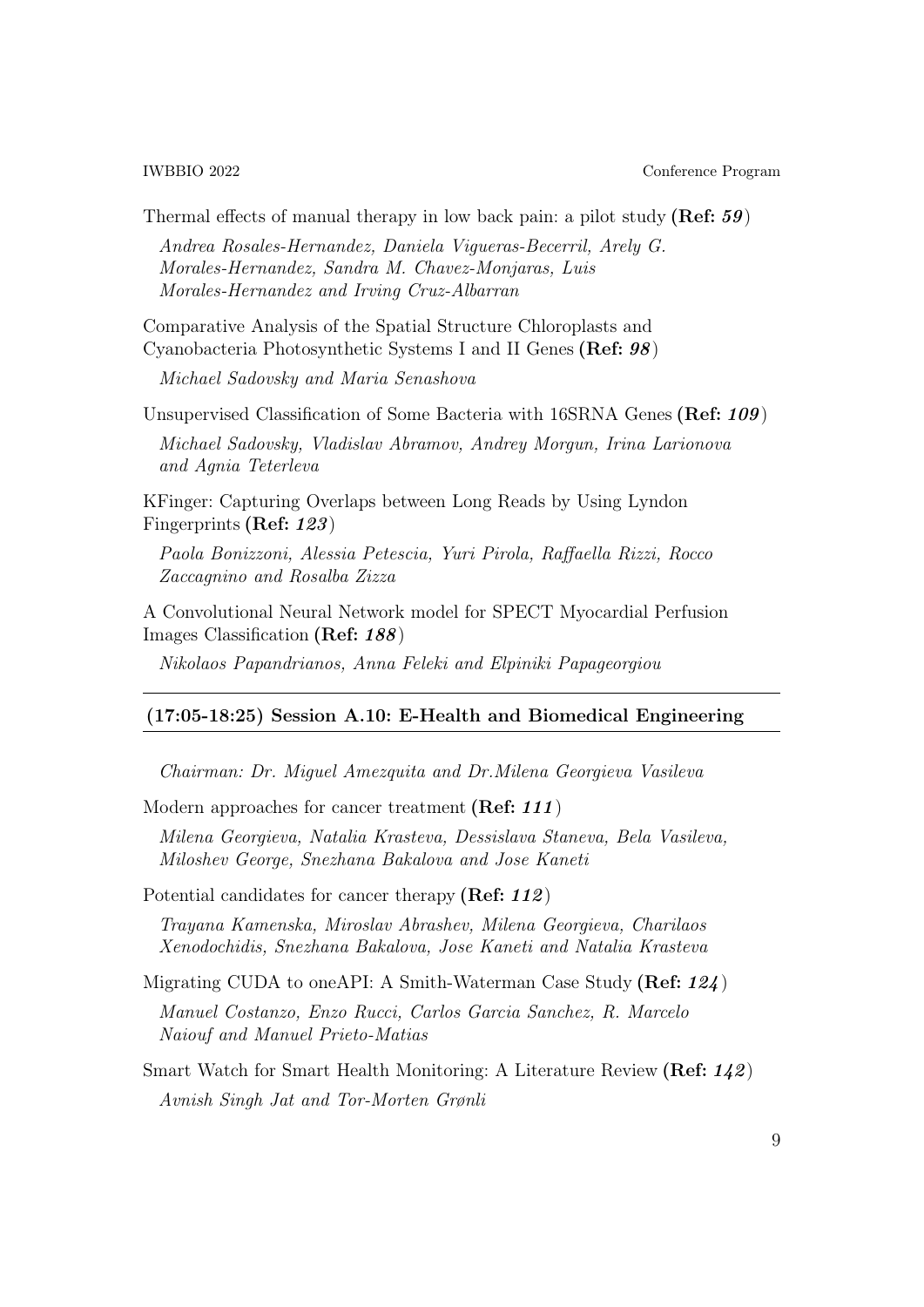A Service for Flexible Management and Analysis of Heterogeneous Clinical Data (Ref: 177)

Sandro Hurtado Requena, José García-Nieto and Ismael Navas-Delgado

### (18:25-19:30) Session A.11: POSTER SESSION

Chairman: Dr. Ignacio Rojas and Dr. Francisco Ortuño

Molecular insights of Acetyl-CoA synthetase in Acetobacter pasteurianus and finding toxic free agonist molecules through Co-Factor mimicking and ADME/T analysis. (Ref:  $20$ )

Vishnu Priya Selvaraju, Bhavani Ramya Sundaresan and Karthiayani Arulselvam

The oncolytic activity of human respiratory syncytial virus (HRSV) in tumor cell lines (Ref: 21)

Ibrahim Aziz

Risk of Corona virus disease 2019 (COVID-19) among spectacles wearing population of Northern India (Ref: 23)

Amit Kumar Saxena

Iconographic Analysis of the Visual Communication Genre on Covid-19 in Nigeria (Ref: 24)

Aondover Eric Msughter

The pattern of health insurance economic resilience in the Covid 19 pandemic shock (Ref: 25)

Erfan Kharazmi, Shima Bordbar and Hanie Gholampoor

Role of Cloud Computing in Covid-19 Outbreak (Ref: 26)

Raju Singh

Optimization of Adaptive Statistical Iterative Reconstruction for Radiation Dose Reduction and Improving Image Quality of Chest CT Scan in COVID-19 Patients (Ref: 27)

Mohammad Reza Choopani and Iraj Abedi

Evaluating performance of regression and classification models using known lung carcinomas prognostic markers (Ref: 28)

Shrikant Pawar, Chandrajit Lahiri and Karuna Mittal

10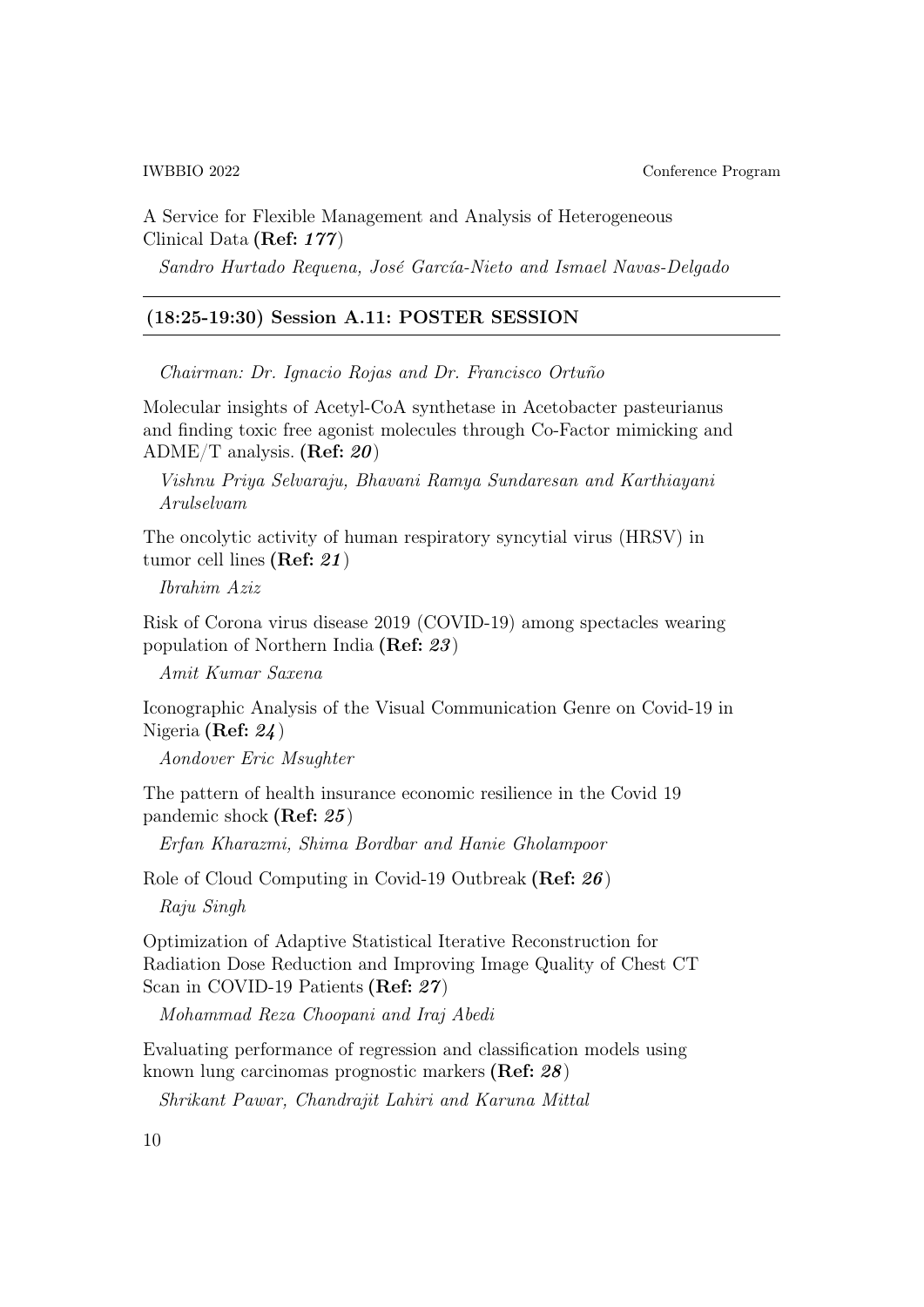Increased depression during COVID-19 lockdown associated with food insecurity and antiretroviral non-adherence among people living with HIV in Uganda (Ref: 34)

Glenn Wagner

In-silico nucleotide and protein analyses of S-gene region in selected zoonotic coronaviruses reveal conserved domains and evolutionary emergence with trajectory course of viral entry from SARS-CoV-2 genomic data (Ref: 36)

Adejoke Olukayode Obajuluwa, Pius Abimbola Okiki, Tiwalola Madoc Obajuluwa and Olakunle Bamikole Afolabi

Measurable Difference Between Malignant and Benign Tumor of the Thyroid Gland Recognizable Using Echogenicity Index in Ultrasound B-MODE Imaging: An Experimental Blind Study (Ref: 54)

Jiří Blahuta, Tomas Soukup, Jan Lavrincik, Lukas Pavlik and Zuzana Repaska

Knowledge Update on the Economic Evaluation of Pacemaker Telemonitoring Systems (Ref: 56)

Antonio Lopez-Villegas, Cesar Leal-Costa and Daniel Catalan-Matamoros

Towards automatization for bone tissue segmentation processes (Ref:  $60$ )

Álvaro Pérez Sala, Rafael Pelaez, Jorge Martínez-Iñiguez and Ignacio M. Larrayoz

ECM compounds and adhesion molecules are down-regulated by sterculic acid to reduce tumor cell migration (Ref: 61)

Rafael Pelaez, Alvaro Perez, Rodrigo Ochoa, Ana Pariente and Ignacio Larrayoz

Translational challenges of biomedical machine learning solutions in clinical and laboratory settings (Ref: 67)

Carlos Vega, Miroslav Kratochvil, Venkata Satagopam and Reinhard Schneider

A systematic Review of Economic Evaluations of Teledermatology Services versus Conventional Monitoring at Hospital (Ref: 69)

Antonio Lopez-Villegas, Remedios Lopez-Liria and Maria A. Valverde-Martinez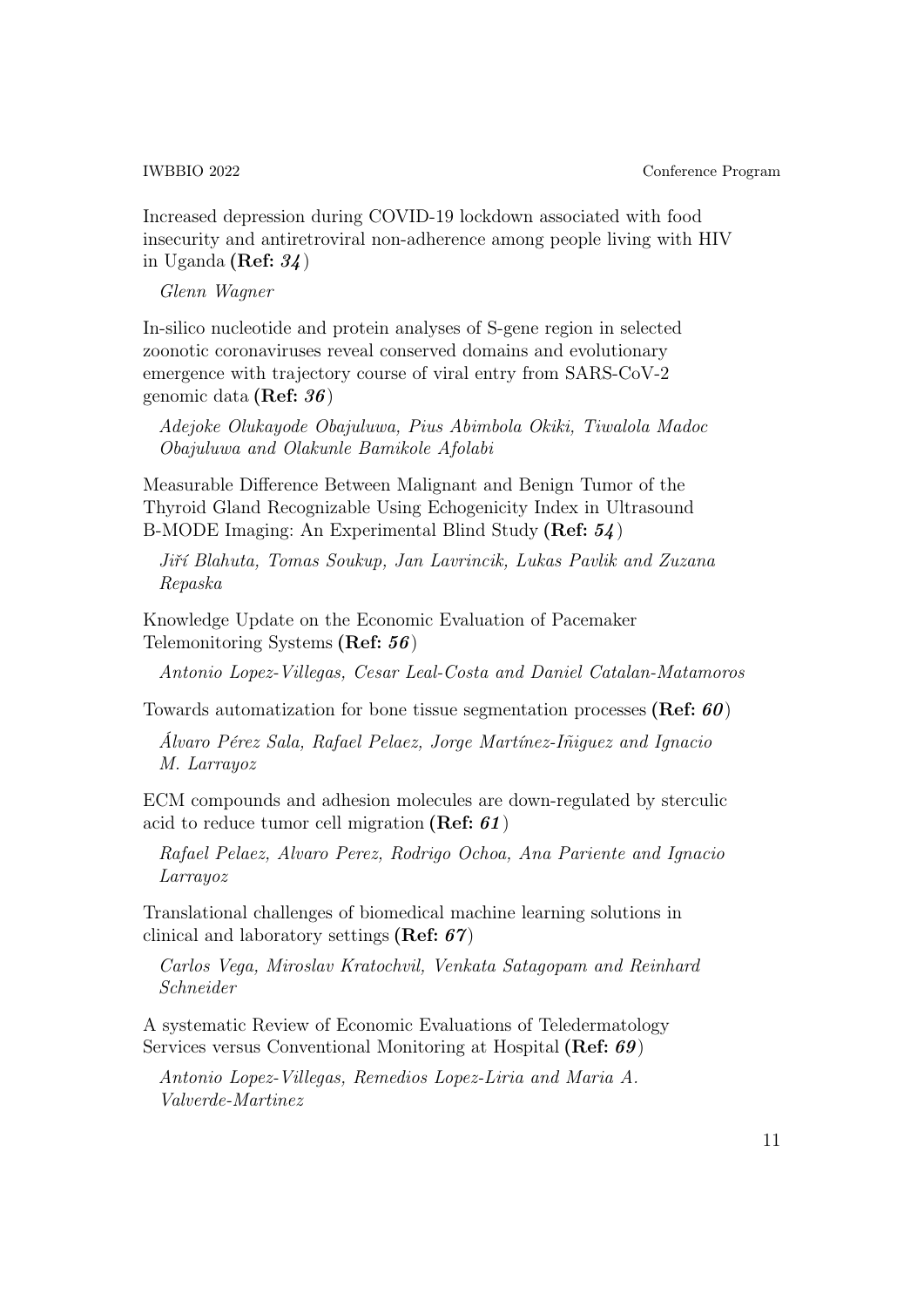Dysregulation of RNA expression profile and association with genomic copy number variants in coronary artery disease (Ref: 74)

Nicoletta Di Giorgi, Arthur J.H.A. Scholte, Moritz Schütte, Romina D'Aurizio and Silvia Rocchiccioli

Relative drug-target residence time approximation by -random acceleration molecular dynamics (RAMD) (Ref: 79)

Magdalena Ługowska and Marcin Pacholczyk

COVID-19 Severity Classification using a Hierarchical Classification Deep Learning Mode (Ref: 80)

Sergio Ortiz, Juan Carlos Morales, Fernando Rojas, Olga Valenzuela, Luis Javier Herrera and Ignacio Rojas

DrugComb and SynergyFinder Plus: Informatics Tools for Harmonization, Interpretation, and Annotation of Drug Combination Data (Ref: 94)

Shuyu Zheng, Jehad Aldahdooh, Wenyu Wang, Tolou Shadbahr, Alina Malyutina, Yinyin Wang, Jie Bao, Dalal Aldahdooh, Ziaurrehman Tanoli, Alberto Pessia and Jing Tang

Optical inspection of the impact of polyethylene microplastics (PEMPs) on lentil seed germination using Biospeckle Optical Coherence Tomography and morphological analysis of the seedling growth (Ref: 110)

Yakdehige Sanath Kumara De Silva, Uma Maheswari Rajagopalan, Danyang Li and Hirofumi Kadono

Finding significantly enriched cells in single-cell RNA sequencing by single-sample approaches (Ref: 113)

Anna Mrukwa, Michal Marczyk and Joanna Zyla

Rapid Assessment of the Effect of Acid Mine Drainage (AMD) on Soybean by Biospeckle Optical Coherence Tomography (bOCT) (Ref: 114)

Danyang Li, Uma Maheswari Rajagopalan, Y. Sanath K. De Silva and Hirofumi Kadono

A fractional-order compartmental model of vaccination for COVID-19 with the fear factor (**Ref: 129**)

Amar Nath Chatterjee, Bashir Ahmad and Ahmed Alsaedi

Disalicyloyl curcumin as a novel DNA polymerase inhibitor for the Marek's disease herpesvirus: a virtual screening study (**Ref: 137**)

Abdelmonaem Messaoudi and Cherif Aziza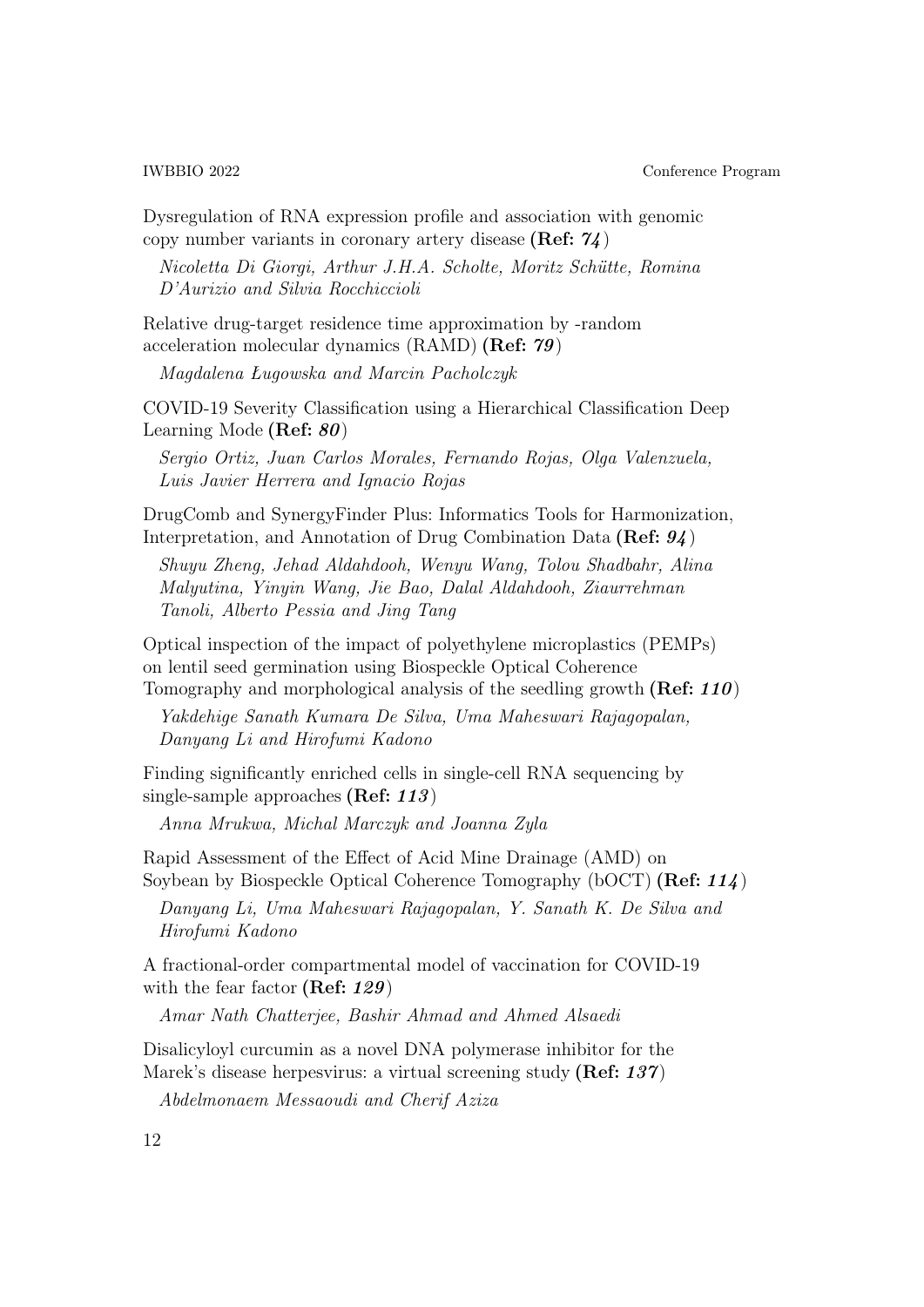Identification of essential enzymes as potential drug targets in Mycobacterium tuberculosis using metabolic pathways analysis and epitope mapping (Ref: 141)

Dian Ayu Eka Pitaloka, Dwi Syah Fitra Ramadhan and Arfan Arfan

Evaluation of arterial stiffness in convalescents after COVID-19 infection using non-invasive photopletysmography method: a pilot study (Ref:  $149$ )

Izabela Szołtysek-Bołdys, Wioleta Zielińska-Danch, Danuta Łoboda, Elżbieta Paradowska-Nowakowska, Izabela Dąbrowska, Krzysztof S. Gołba and Beata Sarecka-Hujar

Data Transformation for Clustering Utilization for Feature Detection in MS (Ref: 154) Vojtech Barton and Helena Skutkova

To assess emerging vector-borne diseases by biodiversity loss and transmission dynamics and study the human health hazards and prevention (Ref: 155)

Waikhom Somraj Singh, Soumen Mukherjee, Debarshi Mukherjee and Kuntal Manna

Directional reflectance - the future of solid drug stability research? - a pilot study (Ref: 157)

Michał Meisner, Beata Szulc-Musioł and Beata Sarecka-Hujar

Exploration of the Action Network and Potential Mechanism of Xiaochuanning Granule in the Prevention and Treatment of Psychological Stress Asthma Based on Network Pharmacology (Ref: 159)

Xuefeng Gong, Qiuyi Chen Chen, Mingsheng Lv, Dan Hou, Shuaiyang Huang, Ruifeng Jin and Hongsheng Cui

Applicability of American College of Radiology Appropriateness Criteria Decision-making model for acute appendicitis diagnosis in children (Ref: 163)

Ozum Tuncyurek, Koray Kadam, Berna Uzun and Dilber Uzun Ozsahin

Increasing the quality of Optipharm's predictions by including flexibility properties of the molecules (Ref: 165)

Savíns Puertas-Martín, Juani Lopez Redondo, Ester Martin Garzon, Horacio Pérez-Sánchez and Pilar M. Ortigosa

Radiomic-based lung nodule classification in low-dose Computed Tomography (Ref: 167)

Wojciech Prazuch, Malgorzata Jelitto-Gorska, Agata Durawa, Katarzyna Dziadziuszko and Joanna Polanska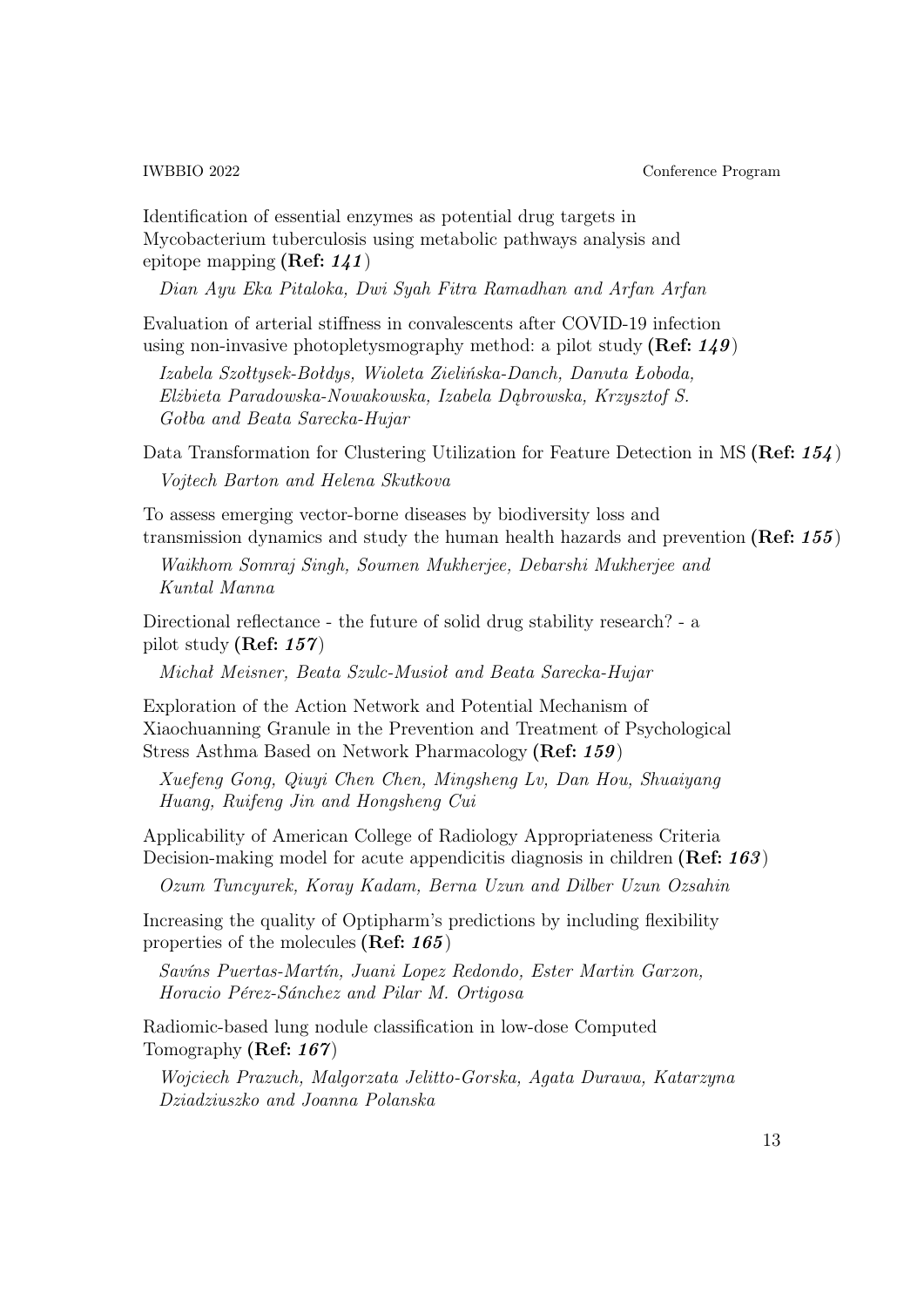Segmentation of Brain MR Images using Quantum Inspired Firefly Algorithm with Mutation (Ref: 172)

Alokeparna Choudhury, Sourav Samanta, Sanjoy Pratihar and Oishila Bandyopadhyay

Effectiveness of nano-Hydroxyapatite in Reducing Bleaching Related Tooth Sensitivity: A Systematic Review Meta-Analysis (Ref: 173)

Zainab Haji, Shizrah Jamal and Robia Ghafoor

Periodontal splinting for dentoalveolar fracture in Covid-19 Era using Ribbond under rubber dam isolation (Ref: 174) Zainab Haji and Dinaz Gandhi

A cognitive behavioral perspective about awareness and quality of management of knee osteoarthritis: A cross-sectional survey (Ref: 178)

Abdulrahman Khormi, Abdulrahman Alenezi, Abdulsalam Alharbi, Abdulaziz Baslem, Faisal Hijazi and Farraj Alshalwi

Efficient analysis of big genomic data sets on a common PC (Ref: 179) Armin Schmitt

The Value of Computer-Aided Methods in The Diagnosis of Appendicitis: B Mode vs Shear-wave Ultrasound (Ref: 180)

Ozum Tuncyurek, Mustapha Mubarak Taiwo, Berna Uzun, Cihat Yildirim and Dilber Uzun Ozsahin

The effect of intense exercise on muscle power and functional abilities of obese people (Ref: 182)

Nourelyakine Lakhdar, Lamri Driss and Moulay Laarbi Ouahidi

Gene Expression Tools from a Technical Perspective: current approaches and alternative solutions for the KnowSeq suite (Ref: 183)

Daniel Castillo-Secilla, Daniel Redondo-Sanchez, Luis Javier Herrera, Ignacio Rojas and Alberto Guillen

Cell free fetal (cff) DNA assessment using Y- chromosome specific sequences and amplicon NGS of targeted SNPs for possible implementation in non-invazive prenatal testing of common chromosomal aneuploidies (Ref: 185)

Radek Vodicka, Jana Bohmova and Radek Vrtel

AI driven Drug Repositioning platform (Ref: 189) Zsófia Czudor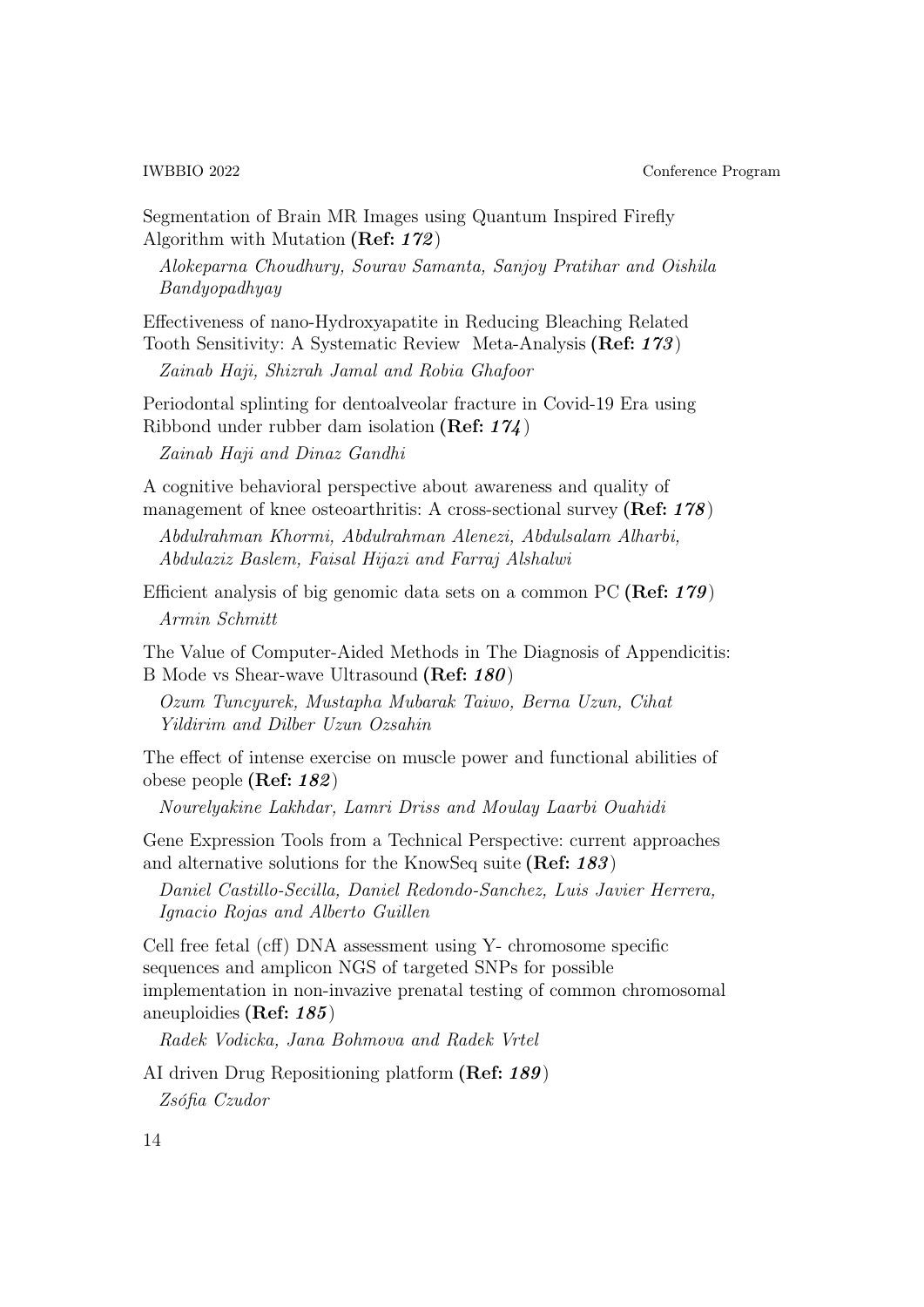Multi-omics workflow for the identification of discriminant markers associated with Trypanosoma cruzi populations (Ref: 191) Hayat Hage, Amy Hesketh, May Taha, Yannick Charretier, Fanny Escudié, Francisco Olmo, Adrien Saliou, Segolene Arnoux, John Kelly, Gilles Courtemanche, Eric Chatelain and Josephine Abi Ghanem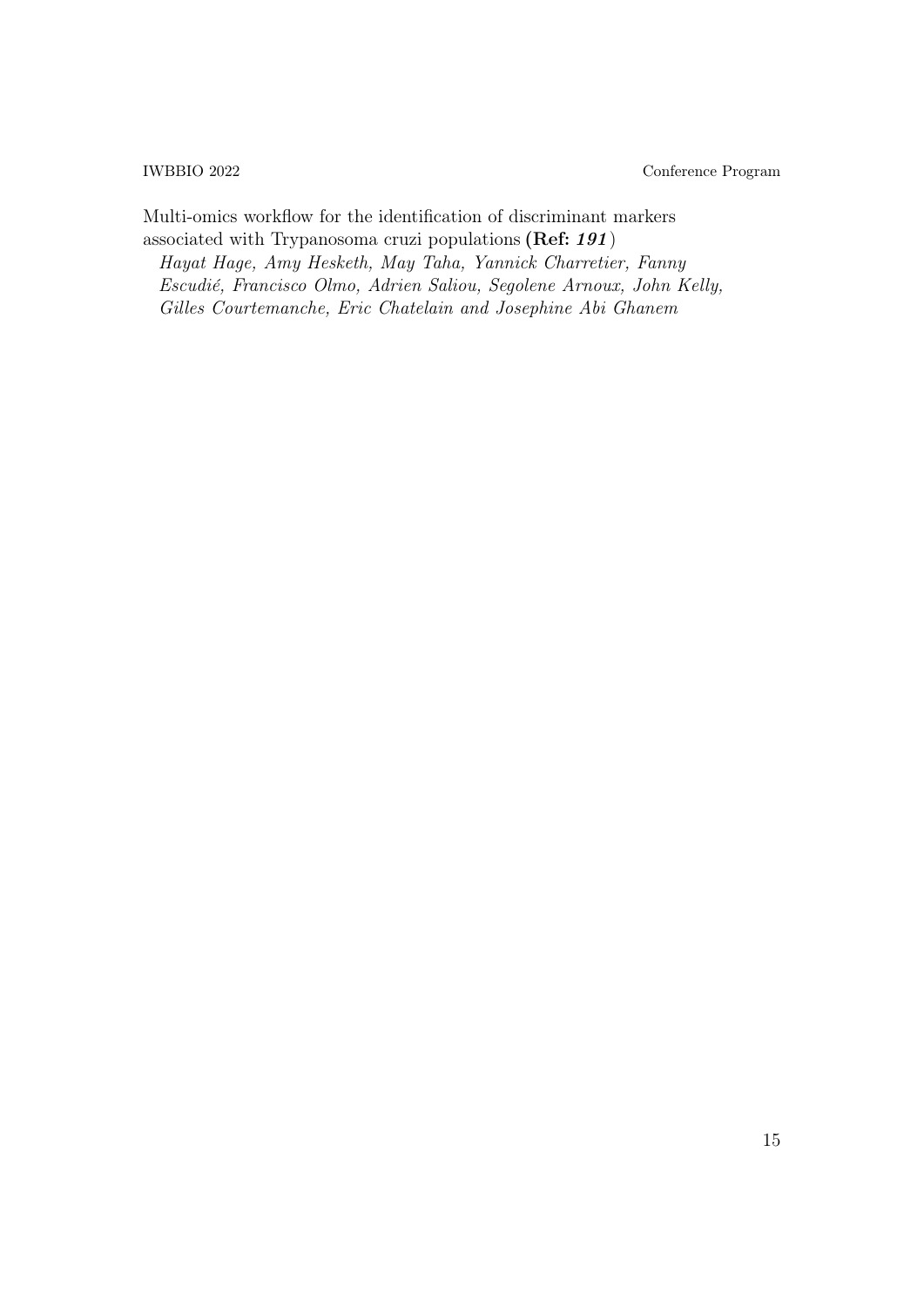### Thursday, June 30th, 2022

#### (9:00-10:00) Session A.12: Biomedical Computing (Part. II)

Chairman: Dr. Francisco Ortuño

Personalized Virtual Model of the Patient´s Eye for Comprehensive, Rational Decision-Making in Refractive Surgery (Ref: 139)

Marina José Martínez, Yolanda Sabuco, Ana Belén Plaza Puche, David Pablo Piñero, Francesco Versaci, Jesper Hjortdal, Joaquim Murta and Jorge Luciano Alió

The Role of Astrocytes in Alzheimer's Disease Progression (Ref: 147) Swadesh Pal and Roderick Melnik

Effects of random inputs and short-term synaptic plasticity in a LIF conductance model for working memory applications (Ref: 156)

Thoa Thieu and Roderick Melnik

Single-channel EEG Detection of REM SleepBehaviour Disorder: the Influence of REM and Slow Wave Sleep (Ref: 90) Irene Rechichi, Federica Amato, Alessandro Cicolin and Gabriella Olmo

#### (10:05-11:20) Session A.13: Computational Proteomics (Part. II)

Chairman: Dr. Roderick Melnik

Fuzzy-inference system for isotopic envelope identification based on analysis of the spatial distribution of components in Mass Spectrometry Imaging (Ref:  $120$ )

Anna Glodek

SubcellulaRVis: a web-based tool to simplify and visualise subcellular compartment enrichment. (Ref:  $143$ )

Joanne Watson, Chiara Francavilla and Jean-Marc Schwartz

How to compare various clustering outcomes? Metrices to investigate

breast cancer patient subpopulations based on proteomic profiles (Ref: 168) Joanna Tobiasz and Joanna Polanska

Autism spectrum disorder: from systems biology to drug targets (Ref: 169) Blahuta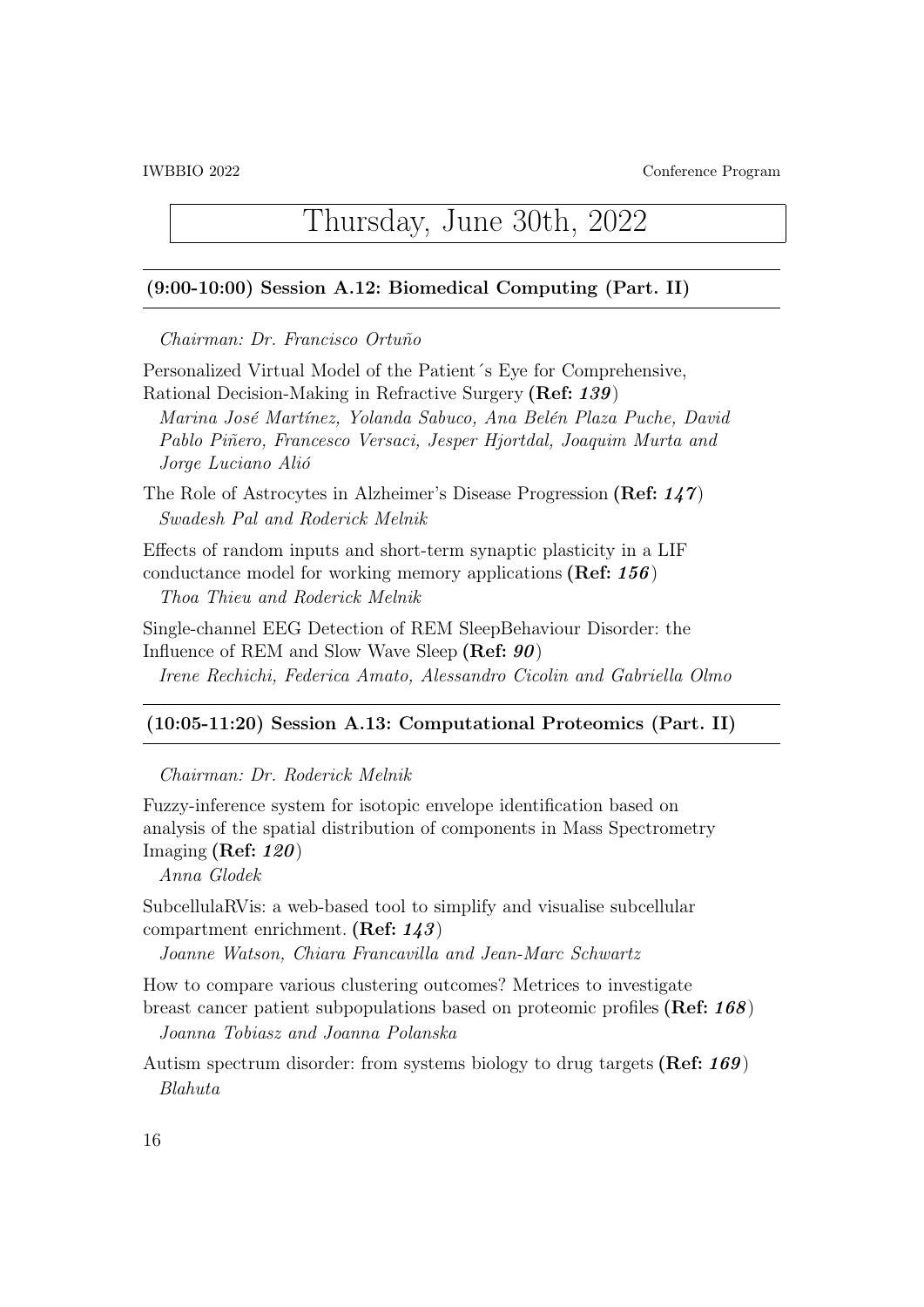### (12:00-13:00) Plenary Talk: Prof. Jean-marc Schwartz

University of Manchester, United Kingdom

Division of Evolution and Genomic Sciences (L5). Division of Evolution, Infection and Genomics.

Title of the presentation: Integration of network and omics analyses for disease stratification

### (13:05- 14:00) Session A.14: Machine Learning in Bioinformatics (Part. II)

Chairman: Dr. Armin Schmitt

PathWeigh - Quantifying the Behavior of Biochemical Pathway Cascades (Ref: 35) Dani Livne and Sol Efroni

Iterative Clustering for Differential Gene Expression Analysis (Ref: 148) Olga Georgieva

Comparison of batch effect removal methods for high dimensional mass cytometry data (Ref: 162)

Aleksandra Suwalska, Nelita du Plessis-Burger, Gian Van der Spuy and Joanna Polanska

Leveraging multi-omics integration to improve the diagnostic power of mitochondrial diseases (Ref: 181)

Justine Labory and Silvia Bottini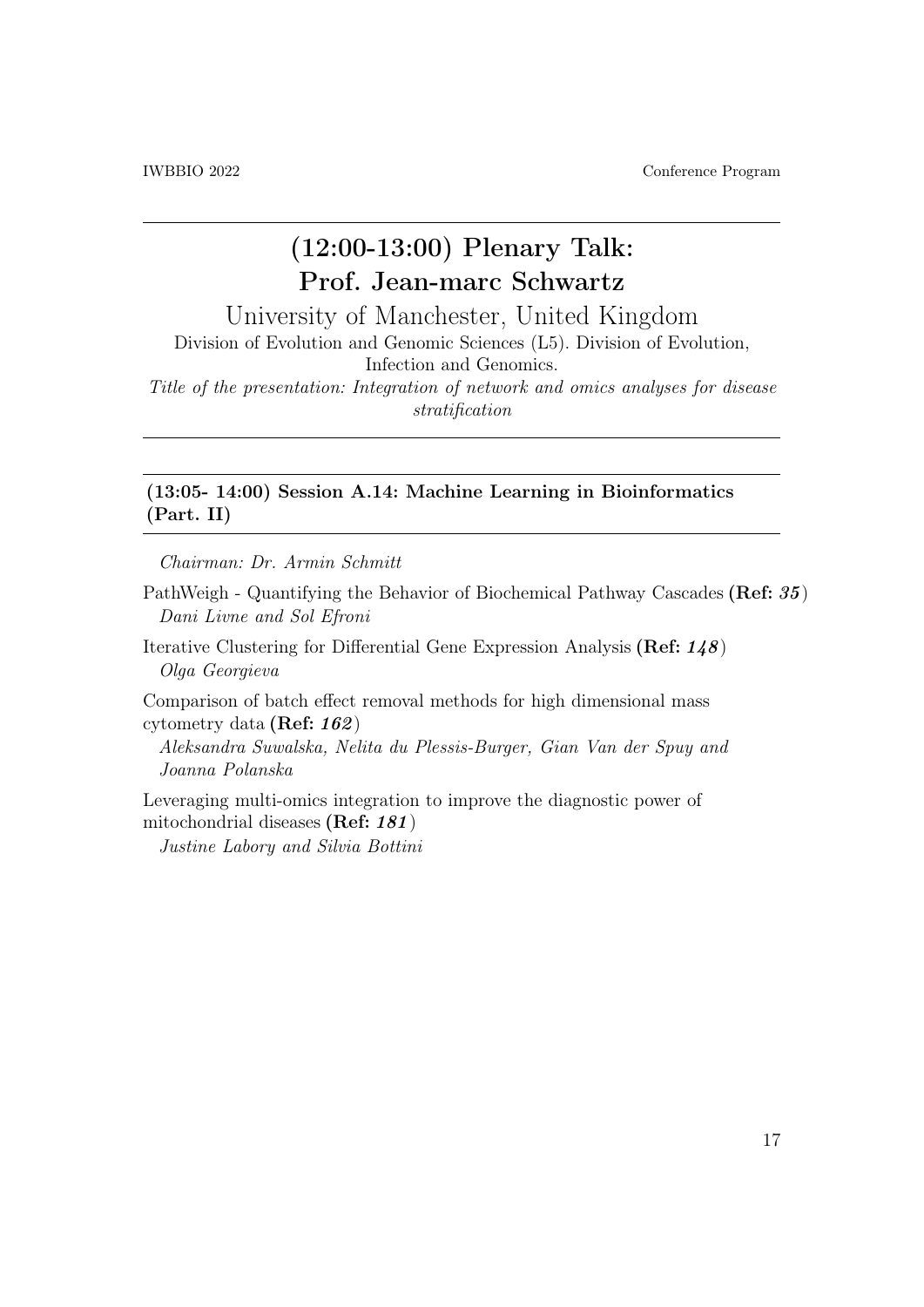#### Virtual Session

Chairman: Dr. Ignacio Rojas

Automated TTC image-based analysis of mouse brain lesions (Ref: 1) Gerasimos Damigos, Konstantinos Moustakas, Kostas Pantos, Iordanis Mourouzis, Athanasios Lourbopoulos and Evangelia I. Zacharaki

Reconfigurable Arduino Shield for Biosignal Acquisition (Ref: 32) Leozítor Floro de Souza, Fábio Iaione and Shih Ting Ju

Prevalence of COPD Concerning Severity of COVID-19 Infection: A Short Systematic Review and Meta-analysis (Ref: 33)

Yousef Alluhaymid

Exhaled Breath Condensate study for biomarkers discovery (Ref: 63) Stephanos Patsiris, Themistoklis Exarchos and Panagiotis Vlamos

Calculation of DNA strand breaks by types of electron interaction with Monte Carlo simulation (Ref:  $64$ )

Youssef Lamghari and M'Hamed Bentourkia

SEMseeker an R Package for the Stochastic Epigenetic Mutation Analysis of Human Genome and EWAS (Ref: 65)

Luigi Corsaro, Davide Gentilini and Luciano Calzari

Assessment of inflammation in non-calcified artery plaques with dynamic 18F-FDG-PET/CT: CT alone, does-it detect the vulnerable plaque? (Ref:  $95$ ) Mamdouh S. Al-Enezi, Abdelouahed Khalil, Tamas Fulop, Eric Turcotte and M'Hamed Bentourkia

Cerebral activation in subjects with developmental coordination disorder: a pilot study with PET imaging (Ref: 96)

Marie Farmer, Bernard Echenne and M'Hamed Bentourkia

Modelling of arbitrary shaped channels and obstacles by distance function (Ref: 101) Kristína Kovalčíková Ďuračíková, Alžbeta Bugáňová and Ivan Cimrák

Architecture and calibration of a multi-channel Electrical Impedance Myographer (Ref: 126)

Edson Rodrigues, Olavo Luppi Silva and Erick Dario Leon Bueno de Camargo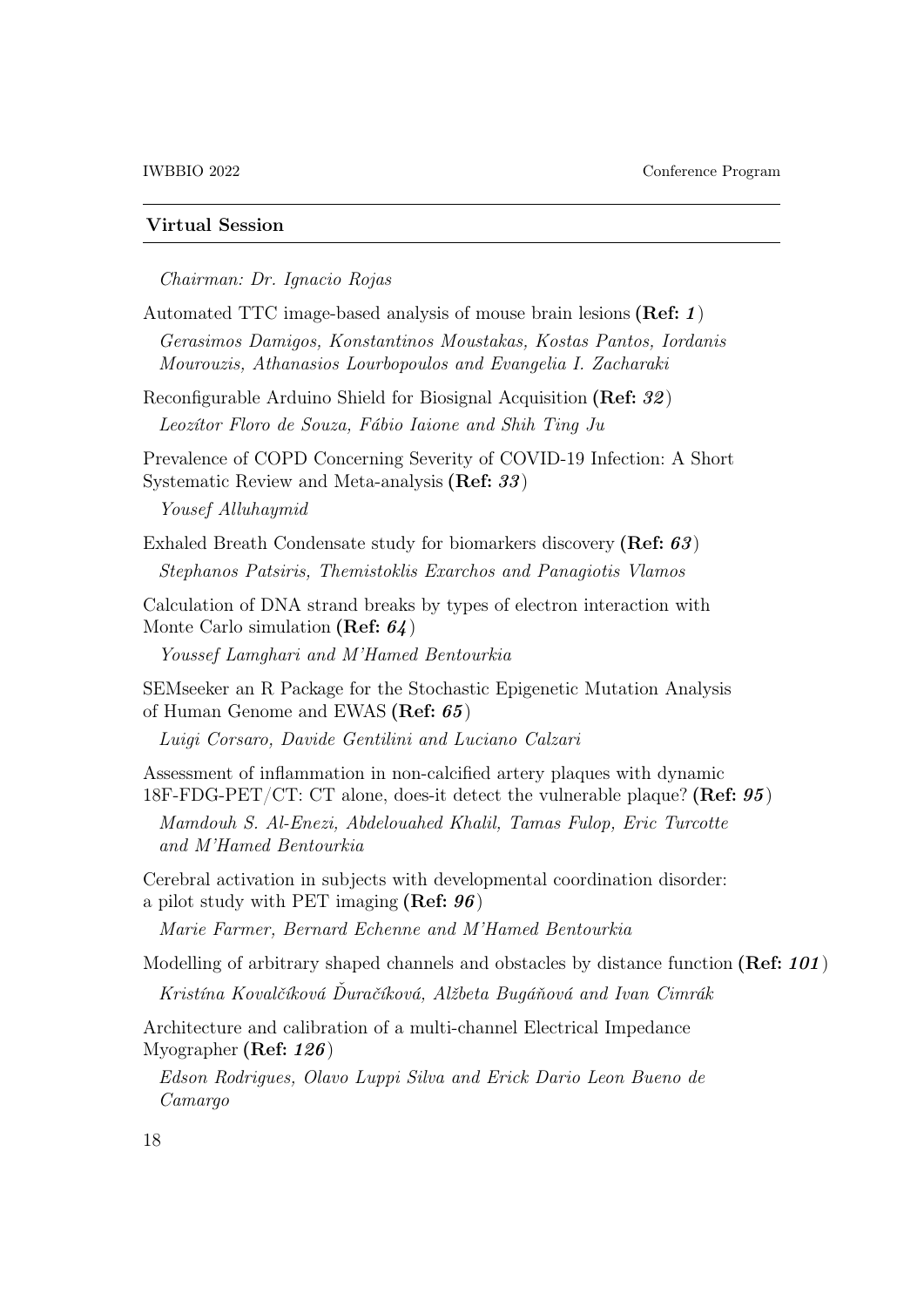NMF for quality control of multi-modal retinal images for diagnosis of diabetes mellitus and diabetic retinopathy (Ref:  $146$ )

Anass Benali, Alfredo Vellido, Laura Carrera, Ann Christin, Ruben Martín, Anibal Alé, Marina Barraso, Carolina Bernal, Sara Marín, Silvia Feu, Josep Rosinés, Teresa Hernandez, Irene Vilá, Cristian Oliva, Irene Vinagre, Emilio Ortega, Marga Gimenez, Enric Esmatjes, Enrique Romero and Javier Zarranz-Ventura

DiveR: An R shiny web application for visualization of viral protein sequence diversity dynamics (Ref: 151)

Pendy Tok, Li Chuin Chong and Mohammad Asif Khan

Adaptative modelling of the corneal architecture in a free-of-stress state in incipient keratoconus. (Ref: 175)

Francisco Cavas, Carmelo Gómez, José S. Velázquez, David Piñero, Francisco Sáez and Jorge Alió

Design of an analysis method for the human cornea's bilateral symmetry. A case-study in healthy patients. (Ref: 176)

Francisco Cavas, José S. Velázquez, Carmelo Gómez, Jorge Mira, Francisco Sáez and Jorge Alió

Minimizing regain awareness time of the epileptic patient using well-known phone ringtone (Ref: 160)

Nabeel Fattah, Nabeel Fattah and Nabeel Fattah

Sequential Window Acquisition of all Theoretical Mass Spectra for the prediction of response to neoadjuvant chemotherapy in HER2-positive breast cancer (Ref: 78)

Cristina Núñez

Statistical learning analysis of thyroid cancer microarray data (Ref: 100) Ivan Petrini, Rocío Cecchini, Marilina Mascaró, Ignacio Ponzoni and Jessica Carballido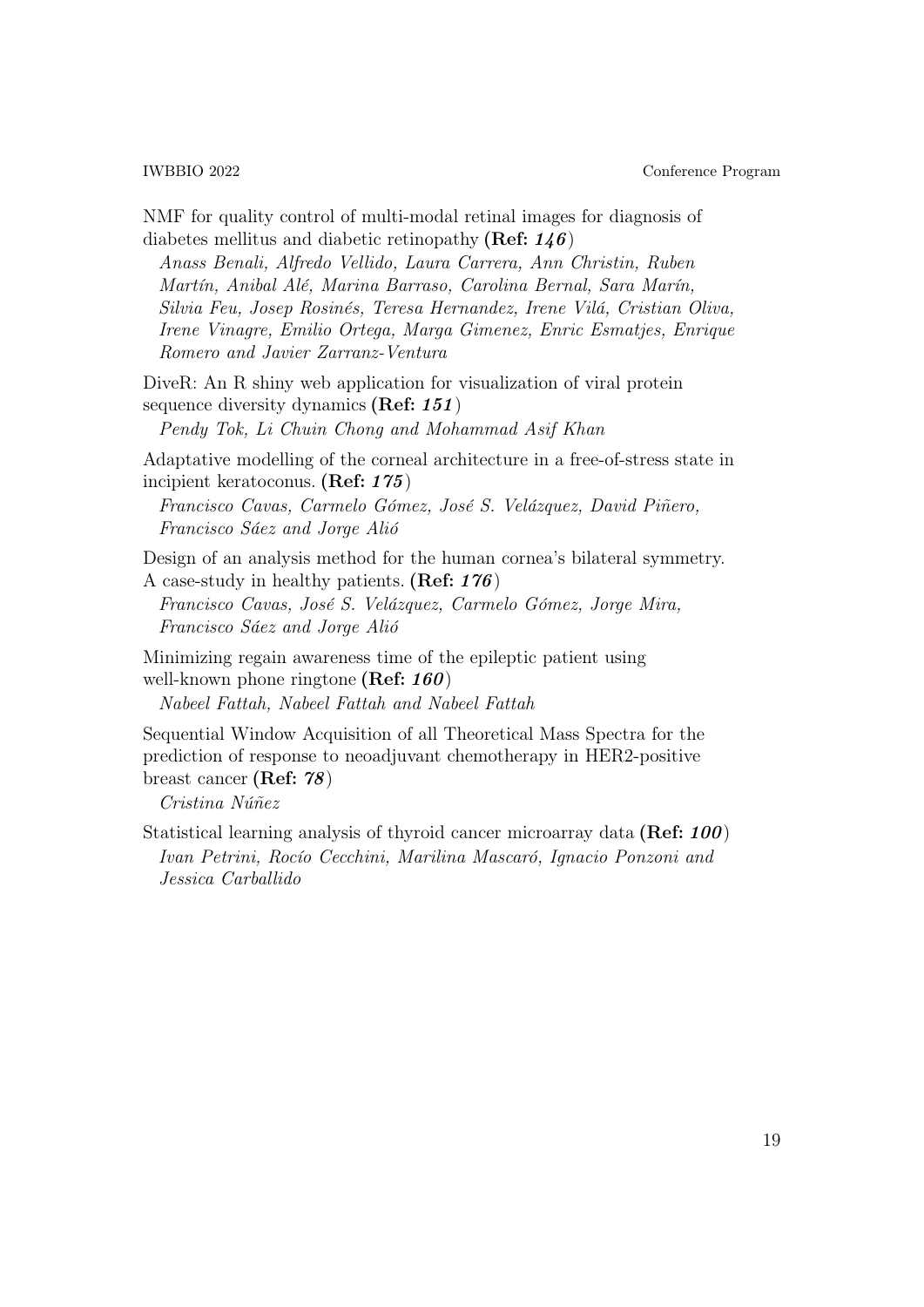## LAST MINUTE MODIFICATION

Leveraging multi-omics integration to improve the diagnostic power of mitochondrial diseases (Ref: 181)

Justine Labory and Silvia Bottini Moved from Session:

#### Session A.14: Machine Learning in Bioinformatics (Part. II)

To Session:

Session B.3: Computational Systems for Modelling Biological Processes

—– Plenary talk. Thursday, June 30th, 2022—–

Correct title of the plenary presentation from: Prof. Jean-marc Schwartz Title of the presentation: Integration of network and omics analyses for disease stratification